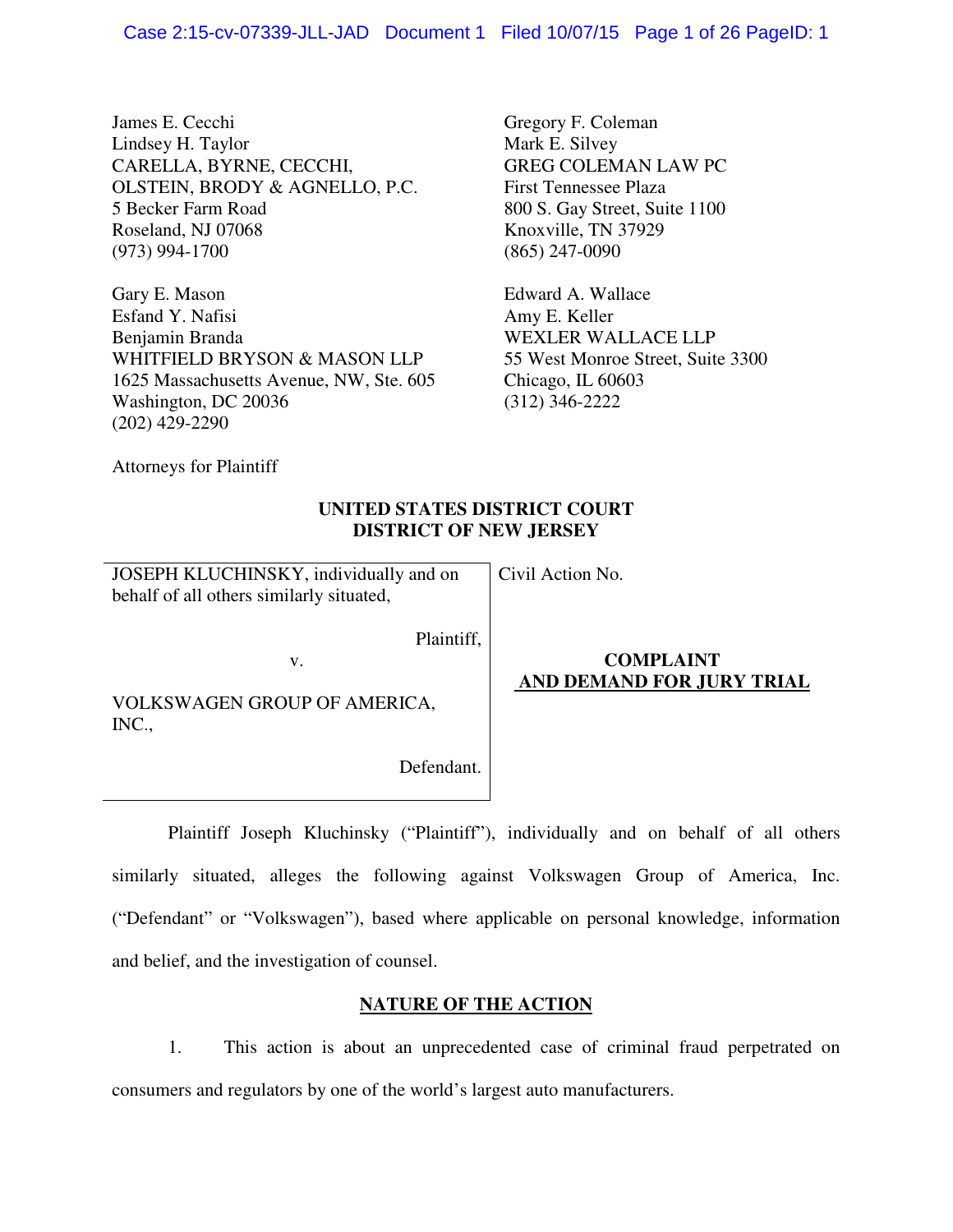#### Case 2:15-cv-07339-JLL-JAD Document 1 Filed 10/07/15 Page 2 of 26 PageID: 2

2. Since 2009 over 482,000 diesel Volkswagen and Audi vehicles sold in the United States were sold with a "defeat device" to create the impression of high fuel efficiency and high performance with extremely low emissions. A "defeat device" is nothing less than a software trick that was deliberately designed by Volkswagen's engineers to make the engine run more cleanly when emission testing was being conducted, but otherwise to run more powerfully and fuel efficiently (at the expense of being clean). Volkswagen marketed vehicles with these defeat devices as "green" and environmentally friendly, when in fact these representations were hollow. Volkswagen's vehicles possessed none of the promised attributes.

3. According to the United States Environmental Protection Agency ("EPA"), Volkswagen installed its "defeat device" on Type EA 189 and EA 288 diesel 2.0 liter turbo engines in the following vehicles: 2009-2015 Volkswagen Jetta; 2009-2015 Volkswagen Beetle; 2009-2015 Volkswagen Golf; 2014-2015 Volkswagen Passat; and 2009-2015 Audi A3. Additional vehicles and model years may be added to this list as new facts are discovered.

4. Volkswagen not only intentionally misrepresented the ability of the vehicles to deliver high performance and fuel economy with low and legally mandated emissions, but Volkswagen created a way to make it appear to regulators as if the vehicles at issue delivered on this promise and complied with law.

5. The defeat devices that Volkswagen designed and installed worked by switching on the full emissions control systems only when the car's emission systems were undergoing testing. When switched on the defeat device reduced the vehicles' performance, limiting acceleration, torque and fuel efficiency to clean up its act.

6. When the defeat devices were not activated – *i.e.*, when occasional emissions testing was not being performed – the vehicles delivered the promised fuel efficiency and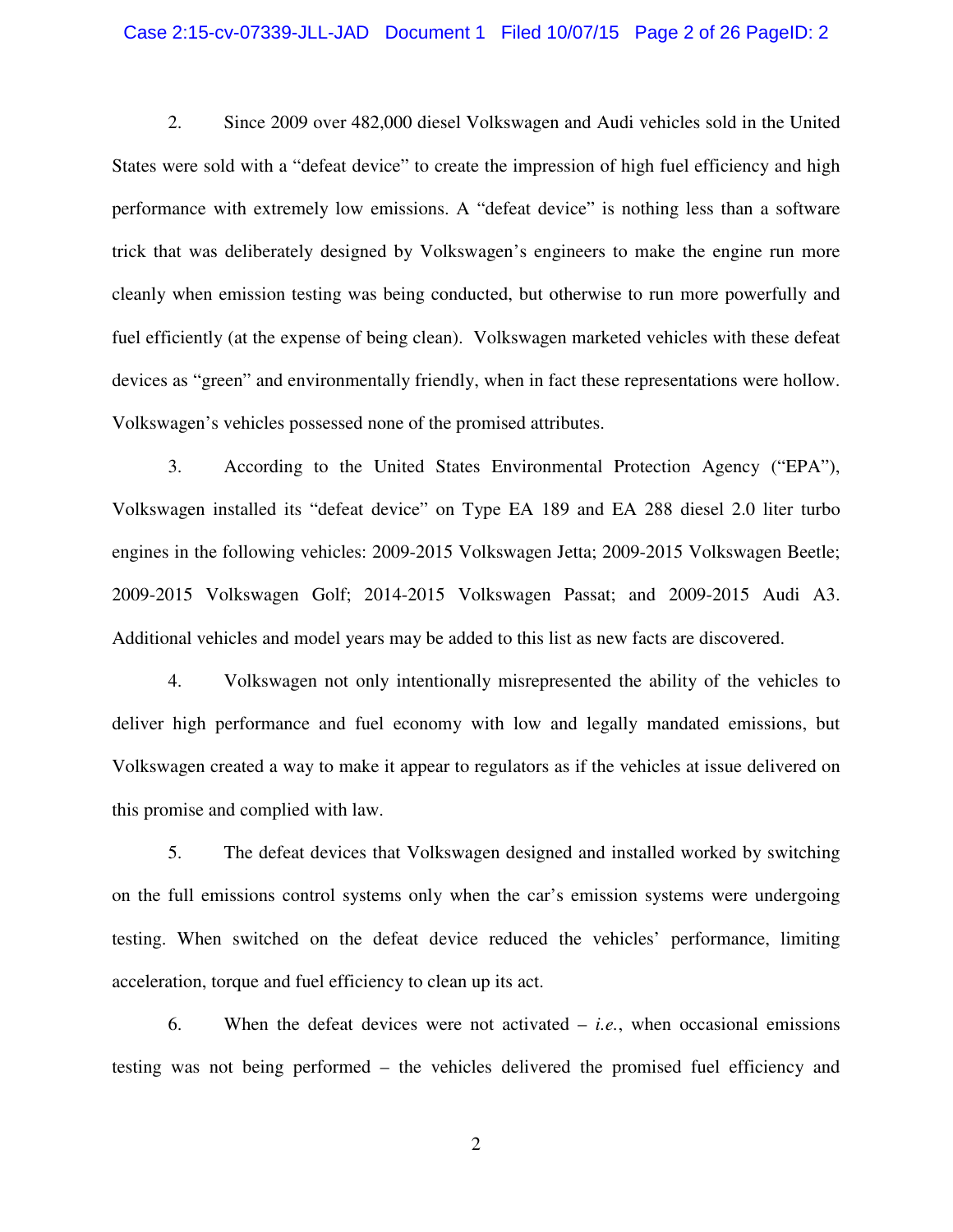#### Case 2:15-cv-07339-JLL-JAD Document 1 Filed 10/07/15 Page 3 of 26 PageID: 3

performance at the expense of the "clean" emissions claims made by the defendants and required by government regulators. During normal operation the vehicles emitted between 10 and 40 times as much pollution into the environment as is allowed under the Clean Air Act and state regulations.

7. Volkswagen's violations of the Clean Air Act and various state regulations are detailed in a Notice of Violation the EPA issued to Volkswagen, as well as a letter from the California Air Resources Board ("CARB"), copies of which are attached to this Complaint as Exhibits A and B, respectively.

8. Once the existence of the defeat devices became known, the scandal spread worldwide. The Type EA 189 and EA 288 engines have been installed in approximately 11 million vehicles worldwide, including those sold under Volkswagen's Volkswagen, Audi, Skoda and SEAT brands.

9. Volkswagen immediately admitted that the subject automobiles contained the defeat device. At a press conference on Monday, September 22, 2015, the head of Volkswagen's U.S. operations, Michael Horn, stated "[W]orst of all, we were dishonest to our customers. We totally screwed up."

10. In addition, Volkswagen announced that it was suspending sales of the subject vehicles in the United States until the defeat devices were removed from the vehicles and the vehicles were actually legal to sell within the United States.

11. On September 23, 2015, one day after admitting that 11 million Volkswagenmade cars have software that dupes official emissions tests, Martin Winterkorn, Volkswagen's CEO, resigned from his post, stating: "I am shocked by the events of the past few days . . . .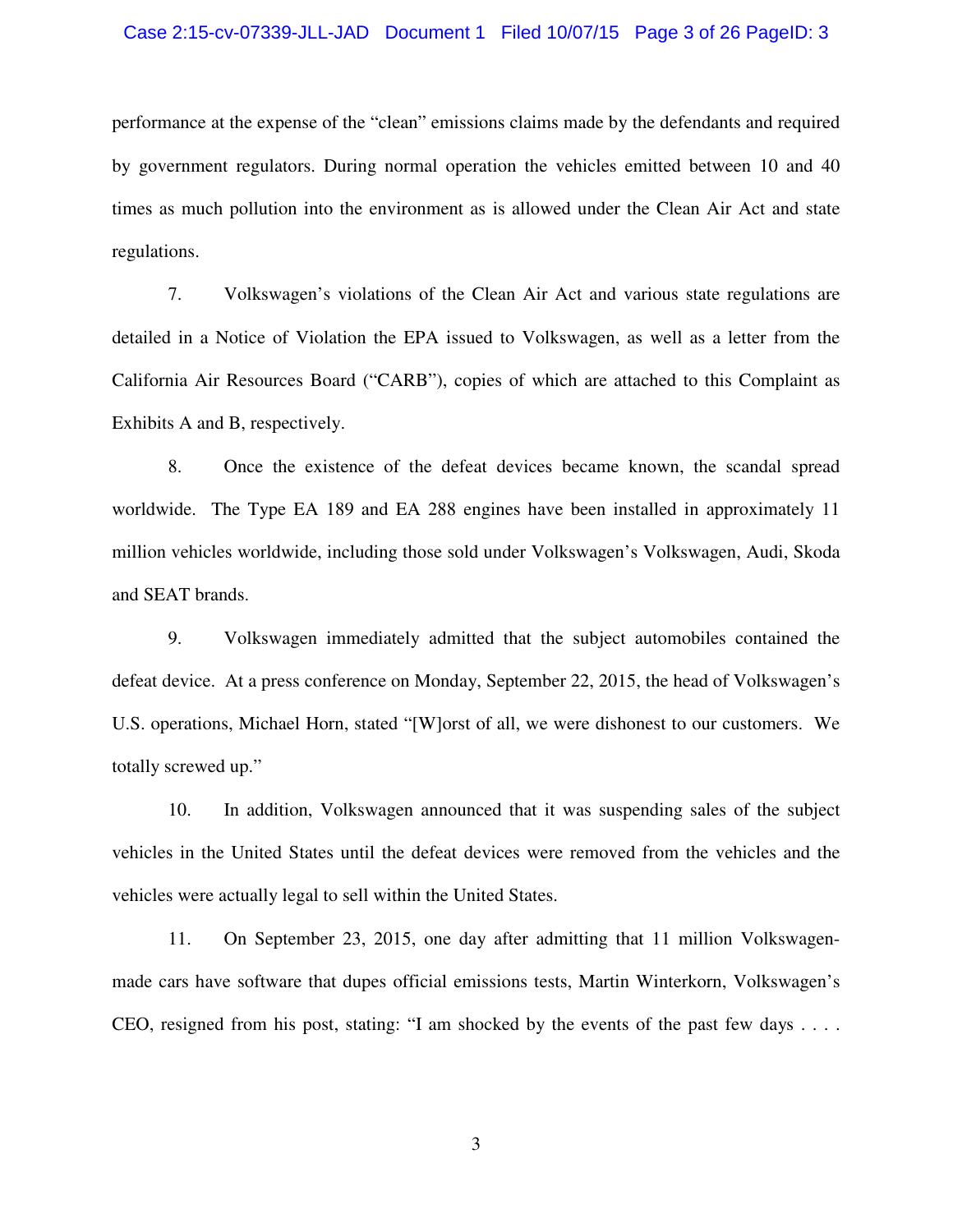#### Case 2:15-cv-07339-JLL-JAD Document 1 Filed 10/07/15 Page 4 of 26 PageID: 4

Above all, I am stunned that misconduct on such a scale was possible in the Volkswagen Group."

## **PARTIES**

12. Plaintiff Joseph Kluchinsky is a citizen of the District of Columbia, residing in the District of Columbia. He is the original owner of a 2014 Volkswagen Jetta TDI Sportwagon equipped with a Type EA 189 engine, which he purchased in Maryland.

13. Defendant Volkswagen Group of America is a New Jersey corporation with its principal place of business at 2200 Ferdinand Porsche Drive, Herndon, Virginia 20171, and Eastern Regional headquarters located in Woodcliff Lakes, New Jersey.

14. At all relevant times, Volkswagen manufactured, distributed, sold, leased and warranted the vehicles with defeat devices under the Volkswagen and Audi names throughout the United States. The defeat device, engine, and engine control systems were all designed by Volkswagen or its agents. Volkswagen also developed and distributed its owners' manuals, warranty materials, advertisements and other promotional materials related to the vehicles containing defeat devices.

#### **JURISDICTION AND VENUE**

15. This Court has jurisdiction over this action pursuant to the Class Action Fairness Act ("CAFA"), 28 U.S.C. § 1332(d), because at least one Class member is a citizen of a state other than that of Defendant, there are more than one hundred Class Members, and the aggregate amount in controversy exceeds \$5 million, exclusive of interest and costs.

16. This Court has personal jurisdiction over Defendant because it is incorporated in New Jersey and conducts regular and continuous business in New Jersey.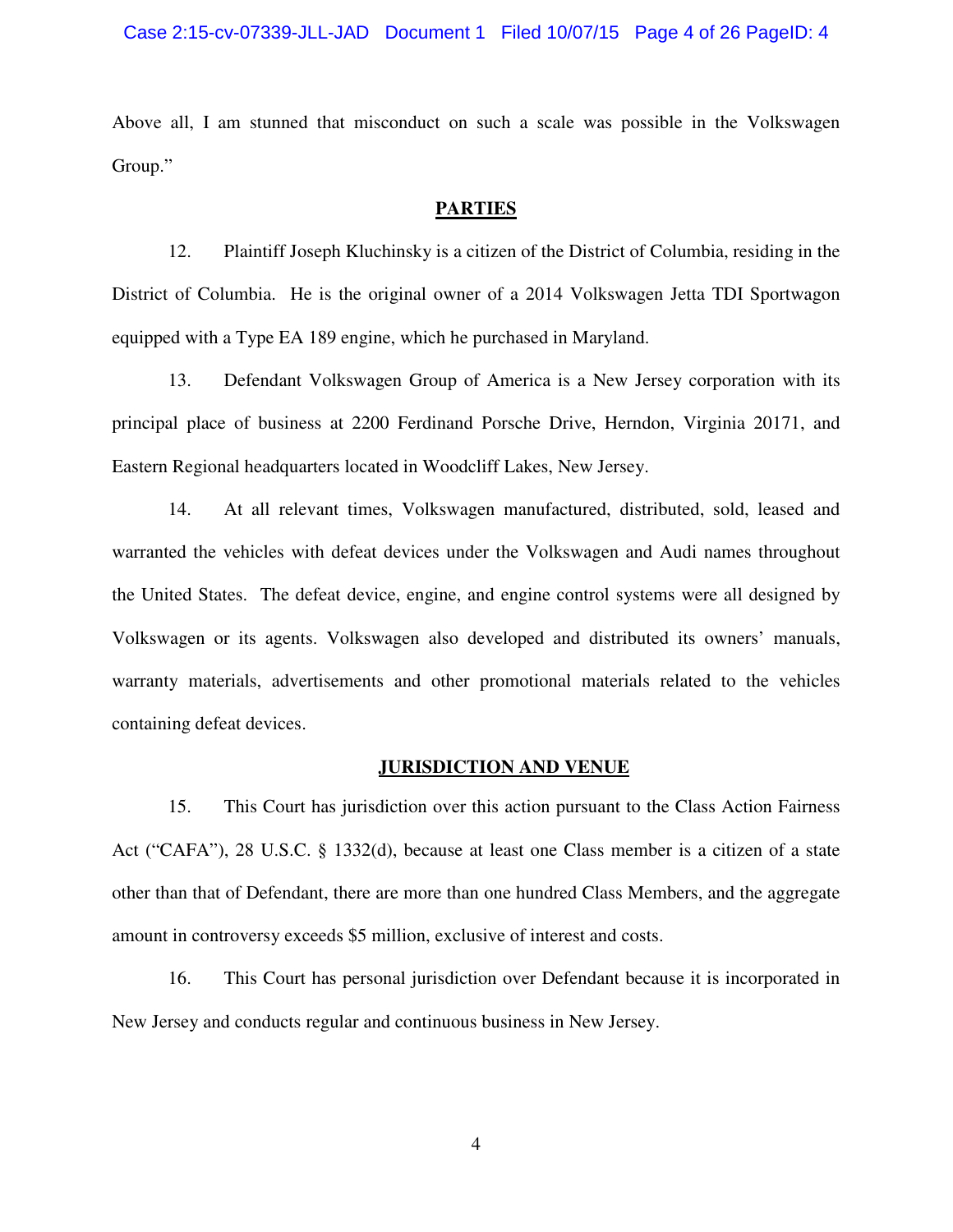#### Case 2:15-cv-07339-JLL-JAD Document 1 Filed 10/07/15 Page 5 of 26 PageID: 5

17. Venue is proper in this District under 28 U.S.C. 1391(b) because Defendant is incorporated under the laws of New Jersey and because Defendant has caused harm to Class Members residing in this District.

#### **DEFENDANT'S MISCONDUCT TOLLS THE STATUTE OF LIMITATIONS**

#### **A. Discovery Rule Tolling**

18. Plaintiff and Members of the proposed Class could not have discovered that Volkswagen concealed and misrepresented the true emissions levels of its vehicles through the use of defeat devices.

19. Volkswagen's efforts to deceive consumers and regulators were the result of painstaking concealment and fraud with respect to Volkswagen's CleanDiesel engines, engine control systems and defeat devices.

20. Neither Plaintiff nor Class Members could reasonably discovered, or have reason to suspect, that Volkswagen intentionally concealed information within its knowledge from federal and state regulators, Volkswagen's dealerships, and consumers. Indeed, the whole purpose of the defeat devices was to engage when the vehicles were being tested for exhaust emissions with the intent of concealing the fact that the exhaust emissions actually exceeded amounts allowed by applicable regulations.

21. Thus, even a reasonable and diligent investigation by consumers could not have discovered that Volkswagen solely possessed information about the existence of its sophisticated emissions fraud scheme. Plaintiff and Class Members had no way of learning that Volkswagen was flouting applicable federal and state emissions standards as well as consumer law.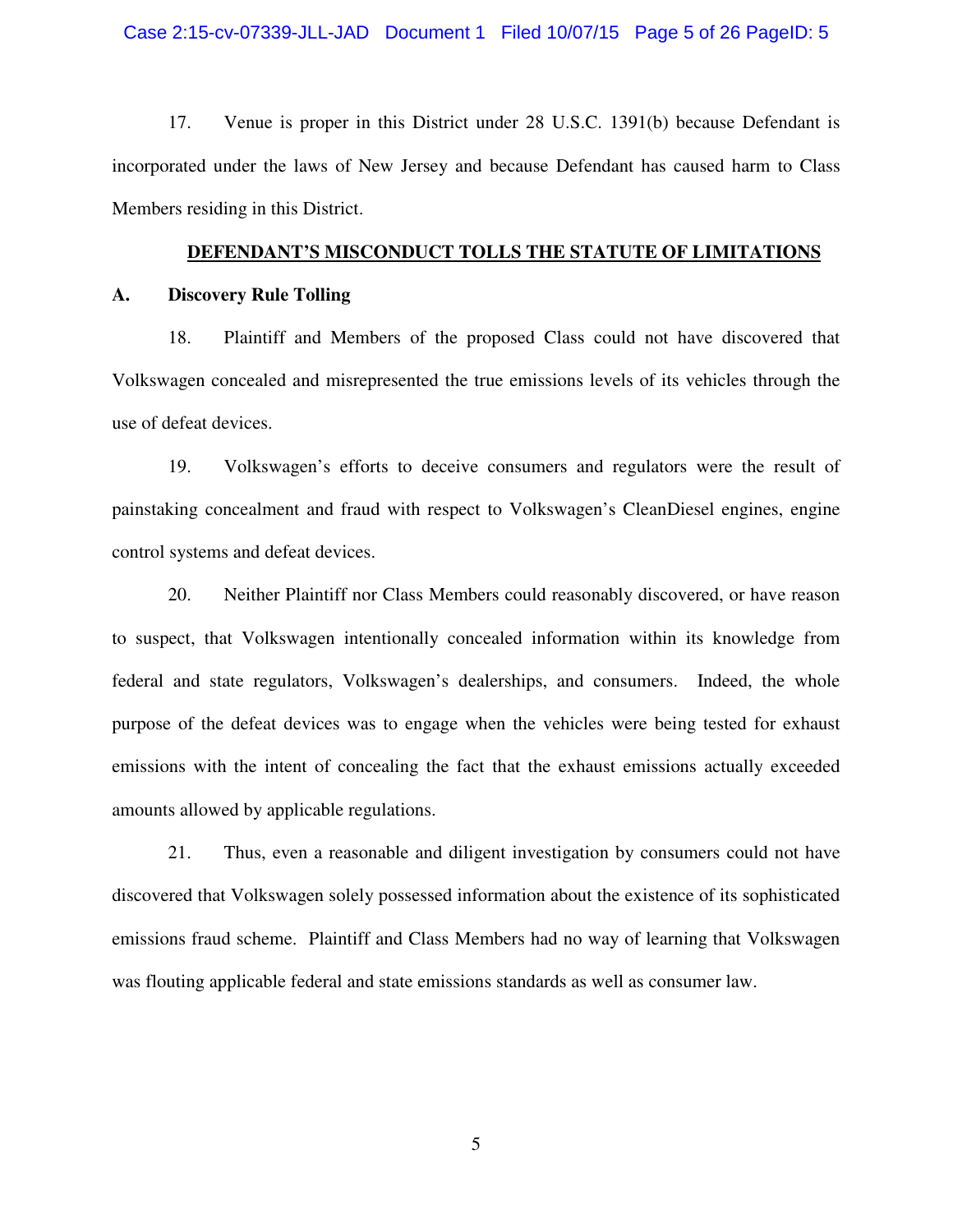## **B. Tolling Due To Fraudulent Concealment**

22. All applicable statutes of limitation have been tolled by Volkswagen's active fraudulent concealment of the facts alleged in this Complaint.

23. Rather than disclosing the vehicles' true performance, fuel economy, emissions, and compliance with federal and state emission standards, Volkswagen actively concealed and misrepresented them through the use of defeat devices.

#### **C. Estoppel**

24. Volkswagen was under a continuous duty to disclose to consumers, including Plaintiff and the other Class Members, the facts that it knew about the emissions, fuel economy and performance of the vehicles equipped with defeat devices, and of those vehicles' inability to comply with federal and state emission standards.

25. Volkswagen violated this duty and unlawfully circumvented federal and state emission standards through the use of defeat devices, and Volkswagen intentionally misrepresented the ability of the subject vehicles to comply with state and federal law regulating vehicle emissions and clean air.

26. Volkswagen is therefore estopped from relying on any statutes of limitation defenses in this action.

#### **FACTUAL BACKGROUND**

27. Volkswagen designed and sold cars that were designed to, and did, mislead consumers and regulators about the vehicles' emissions, fuel efficiency and performance. Despite touting the "green" benefits of its diesel vehicles, Volkswagen sold cars that produced pollution up to 40 times higher than advertised, and then intentionally concealed the truth about those cars through a sophisticated scheme involving defeat devices.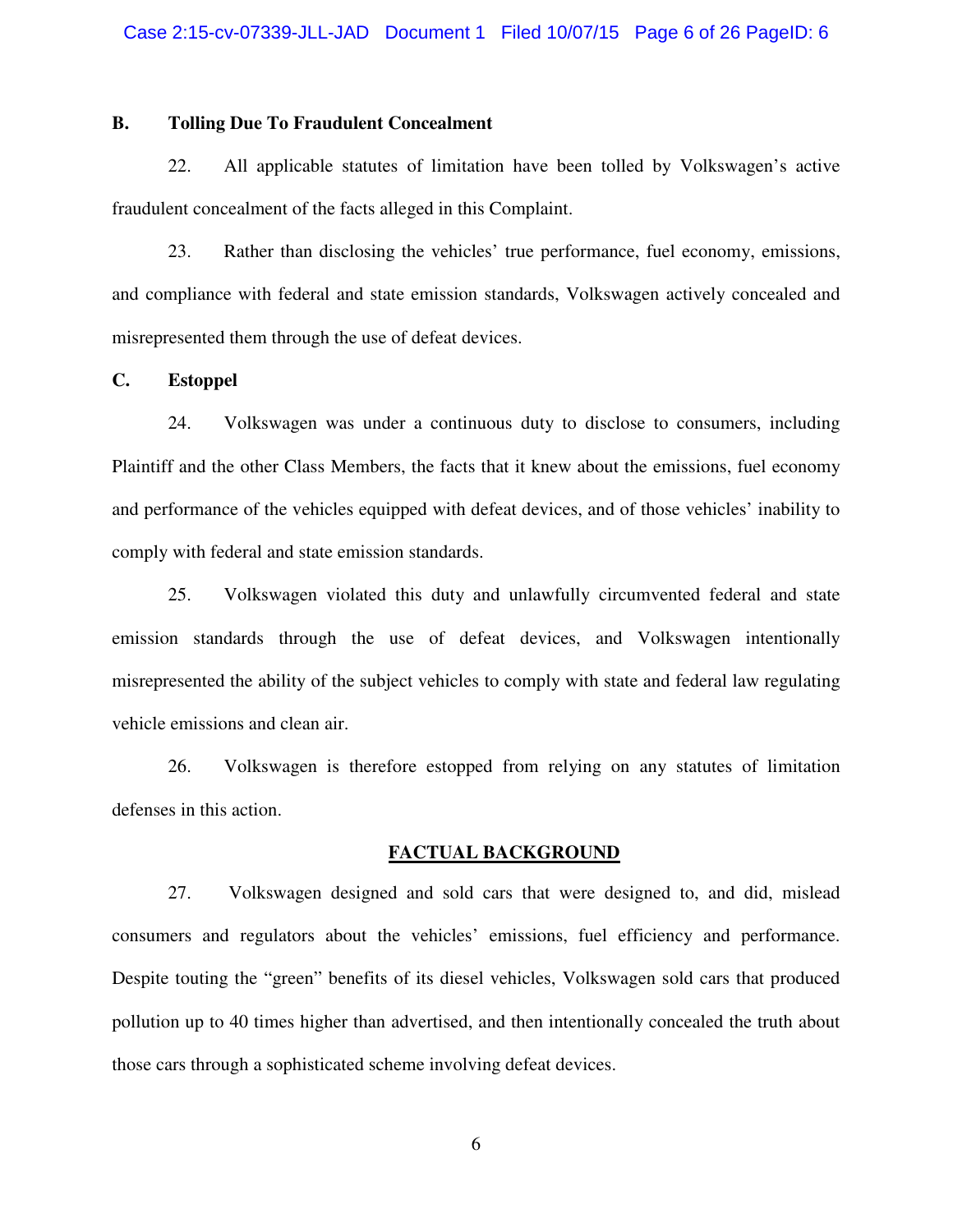#### **A. Volkswagen Sells The "Green" Diesel Image To Consumers**

28. For years, Volkswagen advertised its diesel vehicles as fuel efficient cars with low emissions. Consumers have responded to these advertisements, making Volkswagen the largest seller of diesel passenger vehicles in the United States.

29. While under 1% of automobiles sold in the U.S. are powered by diesel engines, approximately 23% of those sold by Volkswagen are diesels, with those vehicles making up the bulk of diesel automobile sales in the U.S.

30. Part of Volkswagen's success owes to the promotion of their diesel cars as "clean" and "green" vehicles. In fact, "CleanDiesel" is a marketing term used by Volkswagen to market the vehicles at issue in this action.<sup>1</sup>

31. Volkswagen's website boasts that the Audi A3 TDI and VW Jetta TDI were named the 2010 Green Car of the Year and the 2009 Green Car of the Year, respectively.

32. Volkswagen also supported and directed a website to promote its "green" diesel technology, www.clearlybetterdiesel.org, which states that Volkswagen's technology reduces smog and "meets the highest standards in all 50 states, thanks to . . . innovative engine technology that burns cleaner."

33. In addition to touting the low emissions of the subject vehicles, Volkswagen touted the fuel efficiency of the vehicles, in that they could achieve over 40 miles per gallon of fuel and travel over 800 miles on a tank of fuel. $<sup>2</sup>$ </sup>

<u>.</u>

<sup>1</sup> An example of a commercial touting how "clean" Volkswagen diesels is available at https://www.youtube.com/watch?v=WNS2nvkjARk and (last visited September 22, 2015)

<sup>2</sup> Examples of commercials touting the fuel efficiency of Volkswagen diesels are available at https://www.youtube.com/watch?v=a2CNHVXvNRo and https://www.youtube.com/watch?v=wj3if2gRWYE (last visited September 22, 2015).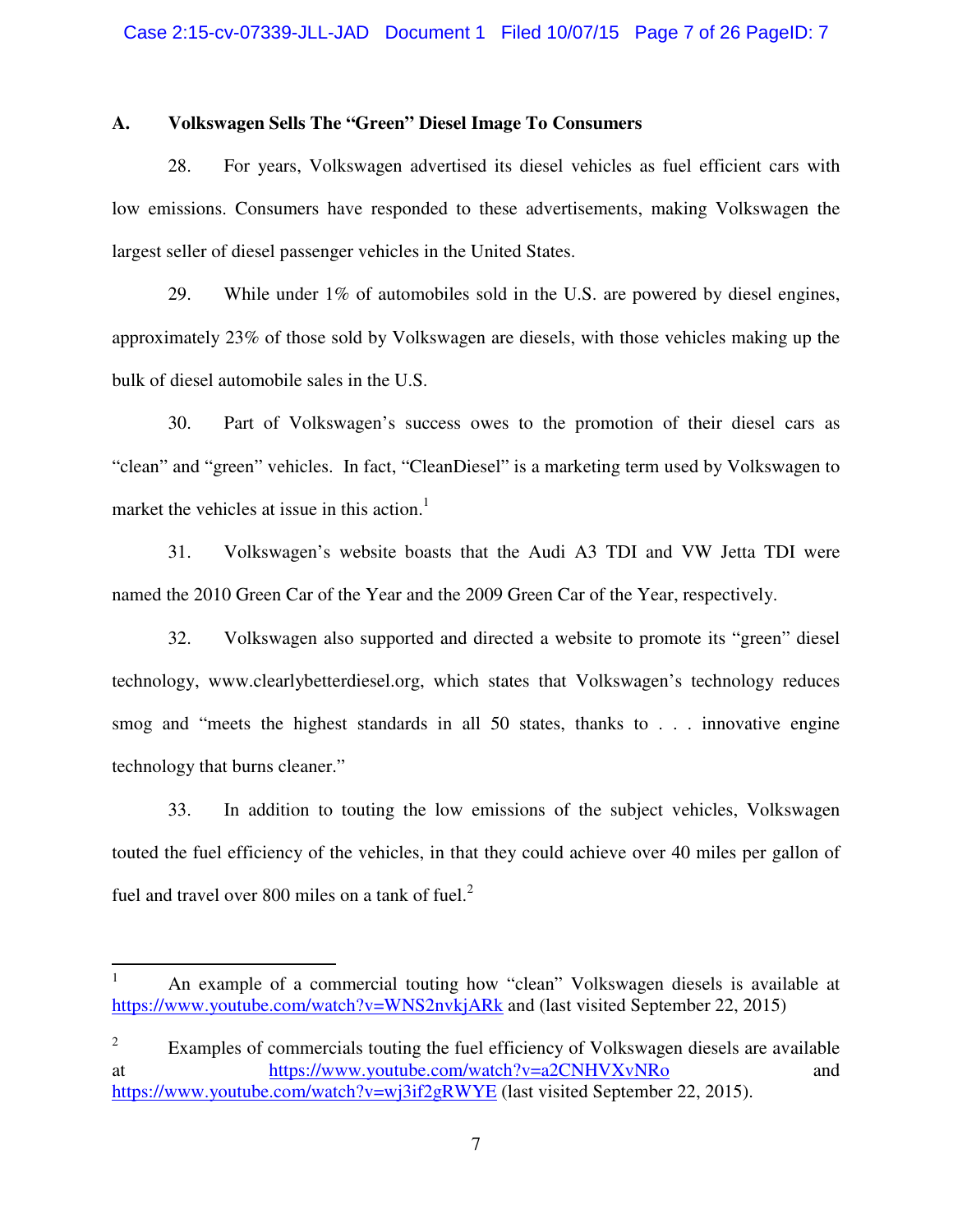34. Further, Volkswagen recently began promoting the performance of its diesel powered automobiles, to overcome the consumer perception that diesel automobiles were slow and sluggish. $3$ 

# **B. Volkswagen Intentionally Concealed Its Vehicles' Excessive And Illegal Pollution Emissions.**

35. On September 18, 2015, the EPA issued a Notice of Violation ("NOV") to Volkswagen. The NOV details how Volkswagen installed sophisticated software in the Volkswagen and Audi diesel vehicles that detects when the vehicle is undergoing official emissions testing and turns full emissions controls on only during the tests. At all other times that the vehicle is in operation, the emissions controls are deactivated, permitting pollution to be freely released into the environment at levels that far exceed those allowed by federal and state clean air regulators. This software produced and used by Volkswagen is a "defeat devices" as defined in the Clean Air Act.

36. Volkswagen programmed the engine control computers in the vehicles with defeat devices to detect when cars are undergoing emissions testing. When testing is occurring, the defeat device alters the vehicle's engine and exhaust systems such that emissions standards are met. When testing is not being performed the engine control systems operate the vehicle in a way that does not comply with EPA omissions requirements.

37. Moreover, under normal operating conditions, the engines produce more power and higher fuel efficiency than they would if they complied with EPA emissions requirements.

 $\frac{1}{3}$  An example of such a commercial is available at https://www.youtube.com/watch?v=0VA51xWXZ3g, (last visited September 22, 2015).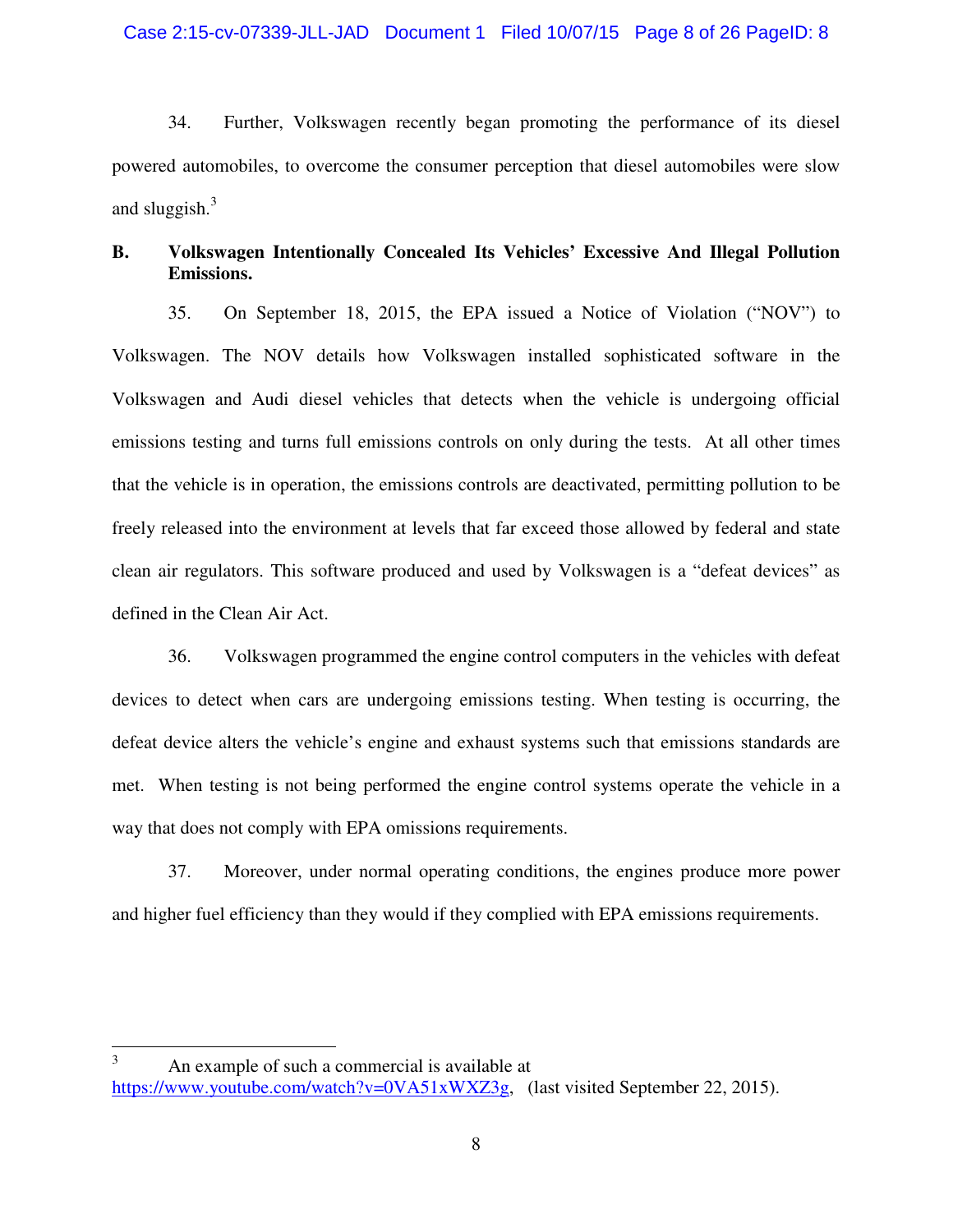#### Case 2:15-cv-07339-JLL-JAD Document 1 Filed 10/07/15 Page 9 of 26 PageID: 9

38. Because of this software, Volkswagen's diesel vehicles can seemingly meet emissions standards while emitting nitrogen oxides (NOx) at up to 40 times the standard allowed under federal and state laws and regulations during the normal operation of the vehicles.

39. The Clean Air Act sets emissions standards for vehicles and requires vehicle manufacturers to certify to the EPA that vehicles sold in the United States meet applicable federal emissions standards. All vehicles sold in the United States must be covered by an EPAissued certificate of conformity. Under federal law, cars equipped with defeat devices, which reduce the effectiveness of emissions control systems during normal driving conditions, cannot be certified. Volkswagen violated the Clean Air Act, defrauded its customers, and engaged in unfair competition by manufacturing and selling vehicles with defeat devices that allowed for higher levels of emissions than were certified by the EPA.

# **C. Volkswagen Charged A Premium For Its "Clean" And "Green" Diesel Technology**

40. Volkswagen charged substantial premiums for vehicles equipped with defeat devices.

41. The table below sets forth the price premium for each comparable base, mid-level, and premium trim for each affected model:

| <b>Model</b>     | <b>Base</b> | <b>Mid-level</b> | <b>Premium</b> |
|------------------|-------------|------------------|----------------|
| VW Jetta         | \$2,860     | \$4,300          | \$6,315        |
| <b>VW</b> Beetle | \$4,635     | n/a              | \$2,640        |
| <b>VW Golf</b>   | \$2,950     | \$1,000          | \$1,000        |
| <b>VW Passat</b> | \$5,755     | \$4,750          | \$6,855        |
| Audi A3          | \$2,805     | \$3,095          | \$2,925        |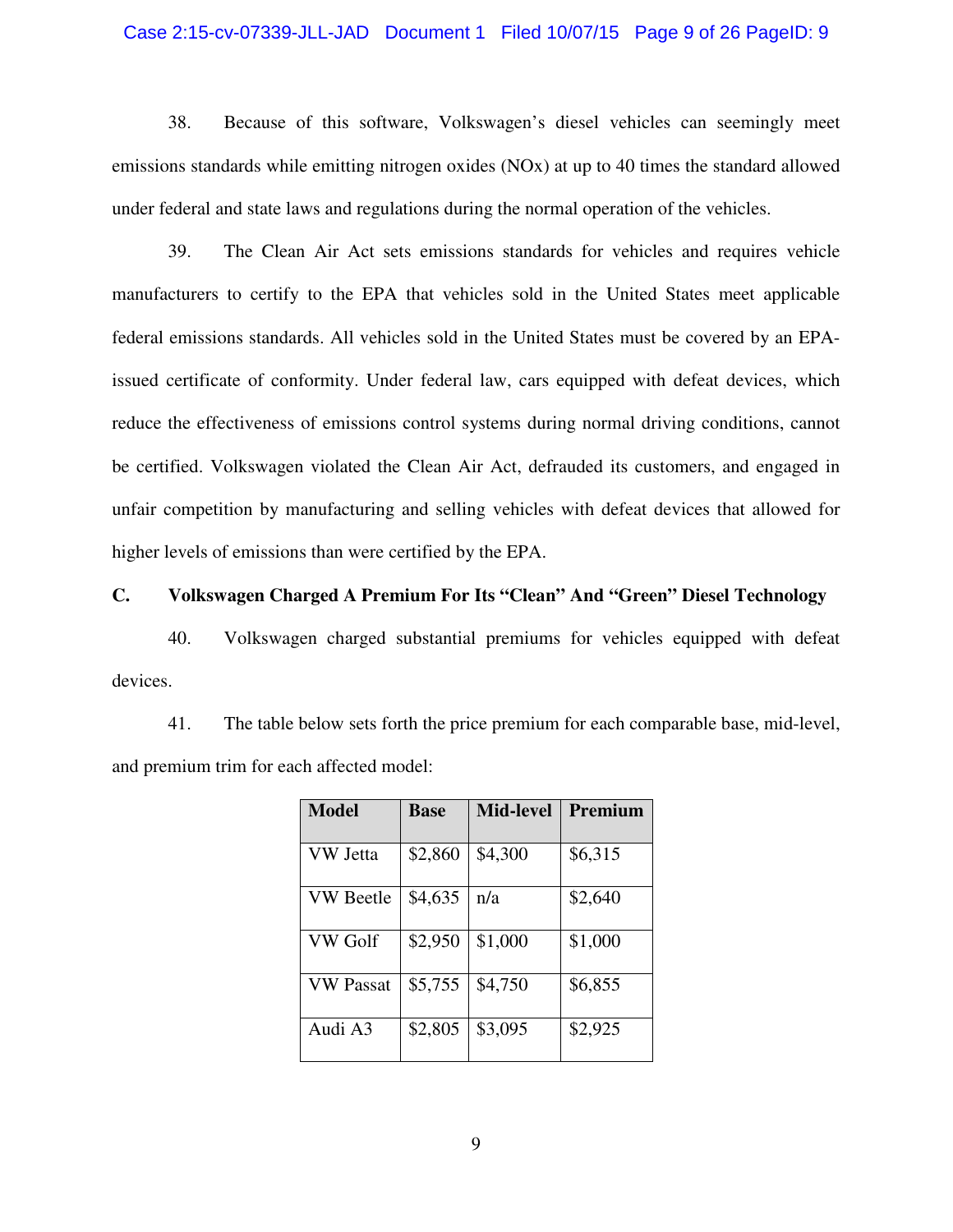#### **D. Volkswagen's Misconduct Has Injured Class Members**

42. Despite the EPA ordering Volkswagen to recall vehicles equipped with defeat devices, purchasers of the subject vehicles have and will continue to suffer significant harm. First, the only way for Volkswagen to make the vehicles comply with emissions standards will be to significantly reduce the vehicles' horsepower, torque and fuel efficiency. Thus, if made EPA compliant, Class Members will suffer actual harm and damages because their vehicles will no longer perform as advertised and warranted.

43. Second, Class Members' vehicles will suffer from a significant diminution value by being made EPA compliant, because not only did Class Members overpay for their vehicles, but they will be forced to pay much more to fuel their less fuel efficient vehicles.

44. Owners of vehicles equipped with defeat devices have suffered losses of money or property because of Volkswagen's unfair, deceptive, and/or fraudulent business practices, and its failures to disclose the true emissions of the vehicles.

45. Had Plaintiff and the Class Members known of the defeat device at the time they purchased or leased their vehicles, they would not have purchased or leased their vehicles, or they would have paid less than they did. Even if Volkswagen recalls the defeat device vehicles and degrades the engine performance of the vehicles to make them compliant with EPA standards, Plaintiff and Class Members will be forced to spend more on fuel and will not receive the advertised performance of their vehicles. The recalled vehicles will be worth less in the used marketplace because of their decrease in performance and efficiency, which means that owners of these vehicles will not be able to recoup the expected value of these vehicles in the future.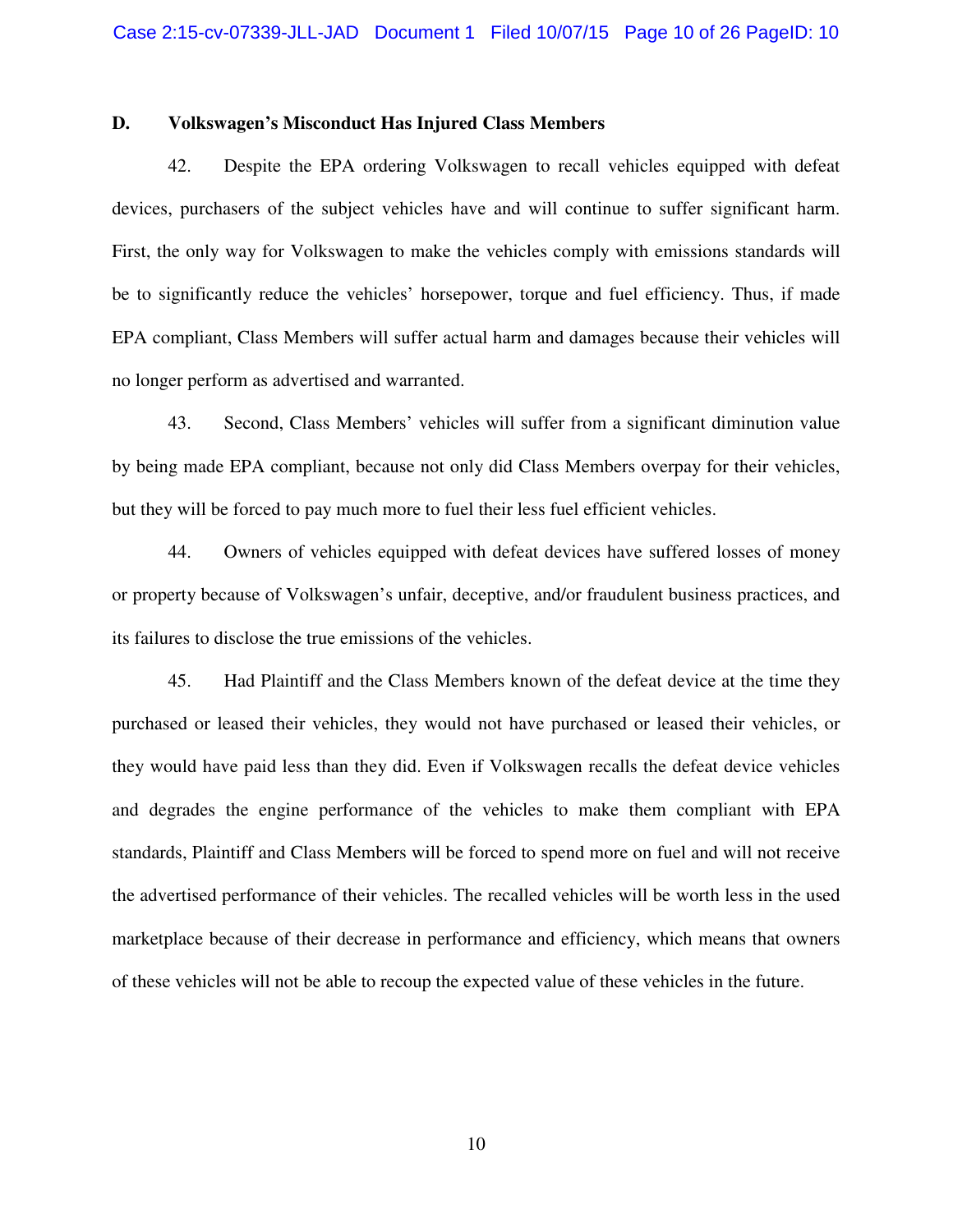#### **PLAINTIFF'S FACTS**

46. Joseph Kluchinsky is the owner of a 2014 Volkswagen Jetta TDI Sportwagon vehicle.

47. Plaintiff purchased the car because he was interested in fuel efficiency. He was concerned that a diesel engine would contribute to pollution of the environment, but his research revealed that the Jetta had a "clean" diesel engine. Plaintiff relied on Volkswagen's statement that the Jetta TDI was a clean, low-emission vehicle, in deciding to purchase the vehicle.

48. Plaintiff would not have purchased the vehicle if he had known that the emissions were much higher than advertised and the engine was not "clean." Plaintiff is concerned that if he repairs the vehicle it will cost him more for fuel and he will experience degraded performance. He is also concerned that regardless of whether or not he has the vehicle repaired, it will lose value.

#### **CLASS ACTION ALLEGATIONS**

49. Plaintiff brings this action on behalf of himself and as a class action, pursuant to the Rules 23(a), (b)(2), and (b)(3) of the Federal Rules of Civil Procedure on behalf of the following Class:

All persons or entities in the United States who are current or former owners and/or lessees of a Volkswagen or Audi vehicle with a Type EA 189 or EA 288 diesel 2.0 liter turbo engine, including, without limitation: 2009-2015 Volkswagen Jetta; 2009-2015 Volkswagen Beetle; 2009-2015 Volkswagen Golf; 2013-2015 Volkswagen Passat; and 2009-2015 Audi A3.

50. Excluded from the Class are individuals who have personal injury claims resulting from the defeat device in the Class Vehicles. Also excluded from the Class are Volkswagen and its subsidiaries and affiliates; all persons who make a timely election to be excluded from the Class; governmental entities; and the judge to whom this case is assigned and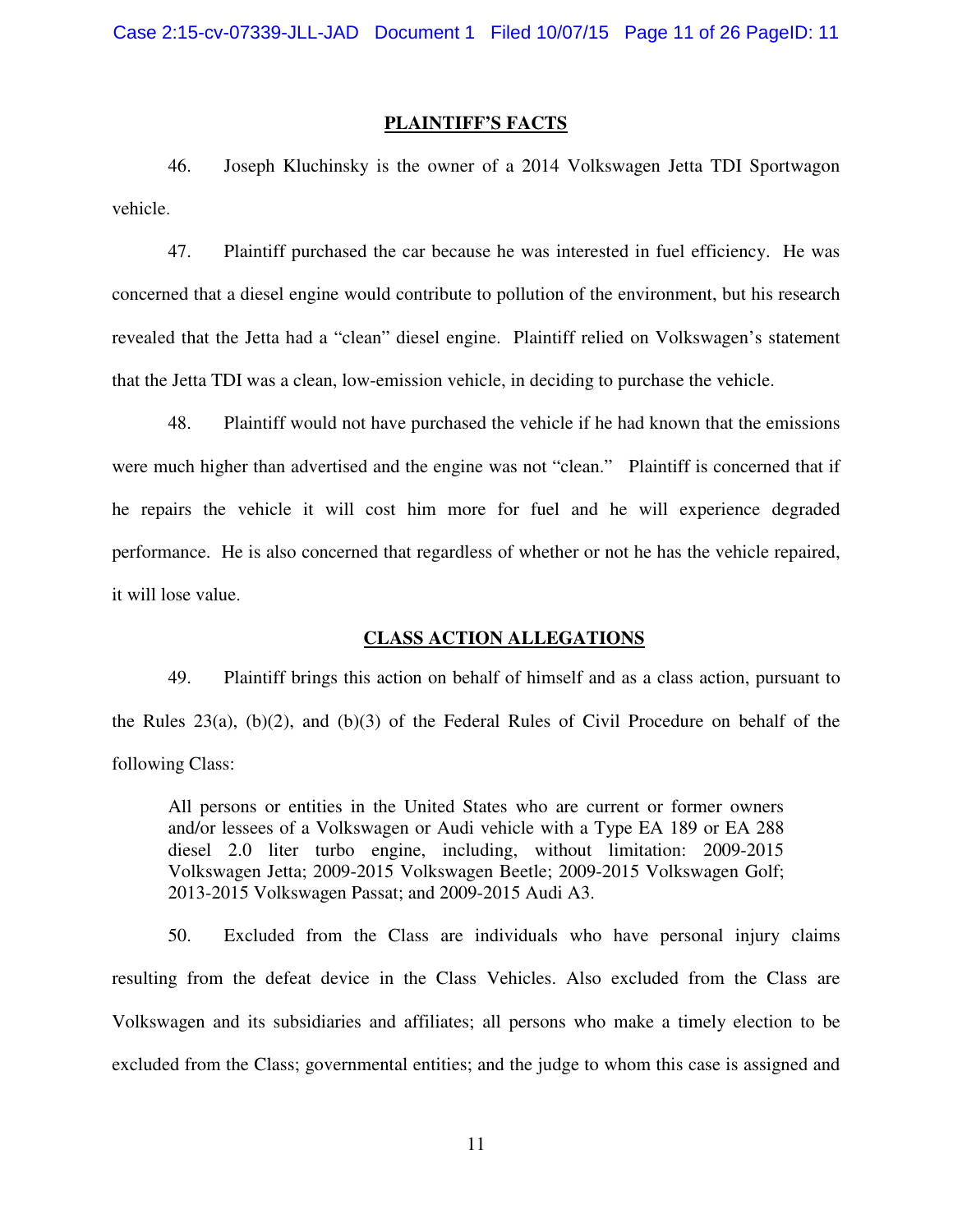#### Case 2:15-cv-07339-JLL-JAD Document 1 Filed 10/07/15 Page 12 of 26 PageID: 12

his or her immediate family. Plaintiff reserves the right to revise the Class definition based upon information learned through discovery.

51. Certification of Plaintiff's claims for class-wide treatment is appropriate because Plaintiff can prove the elements of their claims on a class-wide basis as would be used to prove those elements individual actions alleging the same claim.

52. This action has been brought and may properly be maintained on behalf of the class proposed herein under Federal Rule of Civil Procedure 23.

53. **Numerosity**. The Class Members are so numerous and geographically dispersed that individual joinder of all Class Members is impracticable. While Plaintiff believes that there not less than hundreds of thousands of Class Members, the precise number of Class Members is unknown at this time, but may be ascertained from Volkswagen's records. Class Members may be notified of the pendency of this action by recognized, Court-approved notice dissemination methods, which may include U.S. mail, electronic mail, Internet postings, or published notice.

54. **Commonality**. This action involves common questions of law and fact, which predominate over any questions affecting individual Class Members, including:

a. Whether Volkswagen engaged in the conduct alleged herein;

- b. Whether Volkswagen designed, advertised, marketed, distributed, leased, sold, or otherwise placed defeat device vehicles into the stream of commerce in the United States;
- c. Whether the CleanDiesel engine system in the Class Vehicles contains a defect in that it does not comply with EPA requirements;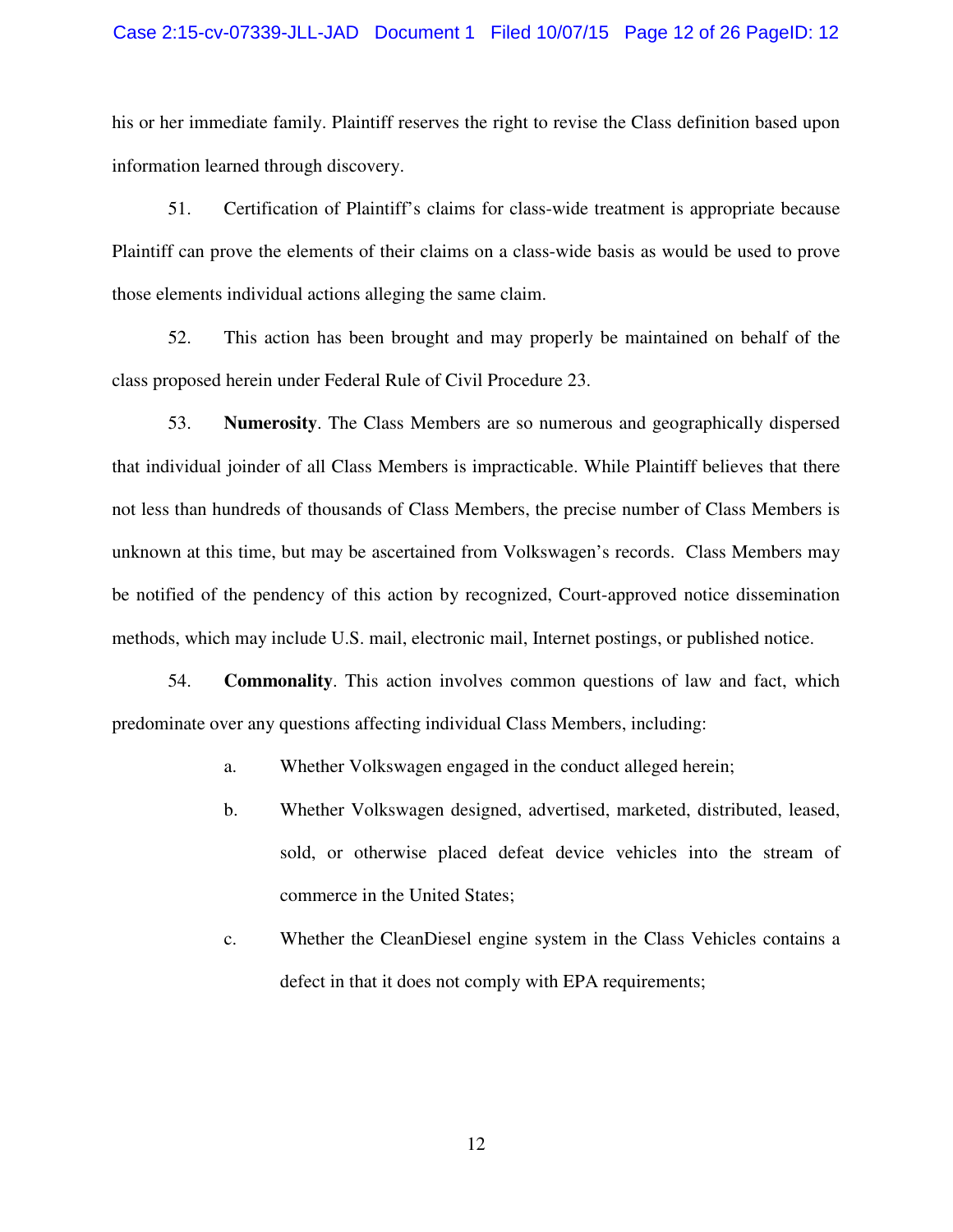- d. Whether the CleanDiesel engine systems in the subject vehicles can be made to comply with EPA standards without substantially degrading the performance or efficiency of the vehicles;
- e. Whether Volkswagen knew about the defeat device and, if so, how long it possessed this knowledge;
- f. Whether Volkswagen designed, manufactured, and distributed the subject vehicles with a defeat device;
- g. Whether Volkswagen's conduct violates consumer protection statutes, warranty laws, and other laws as asserted herein;
- h. Whether Plaintiff and the other Class Members overpaid for their vehicles;
- i. Whether Plaintiff and the other Class Members are entitled to equitable relief, including, but not limited to, restitution or other injunctive relief; and
- j. Whether Plaintiff and the other Class Members are entitled to damages and other monetary relief and, if so, in what amount.

55. **Typicality**. Plaintiff's claims are typical of the other Class Members' claims because, among other things, all Class Members were comparably injured through Volkswagen's wrongful conduct as described above.

56. **Adequacy**. Plaintiff is an adequate Class representative because her interests do not conflict with the interests of the other Class Members he seeks to represent; Plaintiff has retained counsel competent and experienced in complex class action litigation, and Plaintiff intends to prosecute this action vigorously. The Class's interests will be fairly and adequately protected by Plaintiff and her counsel.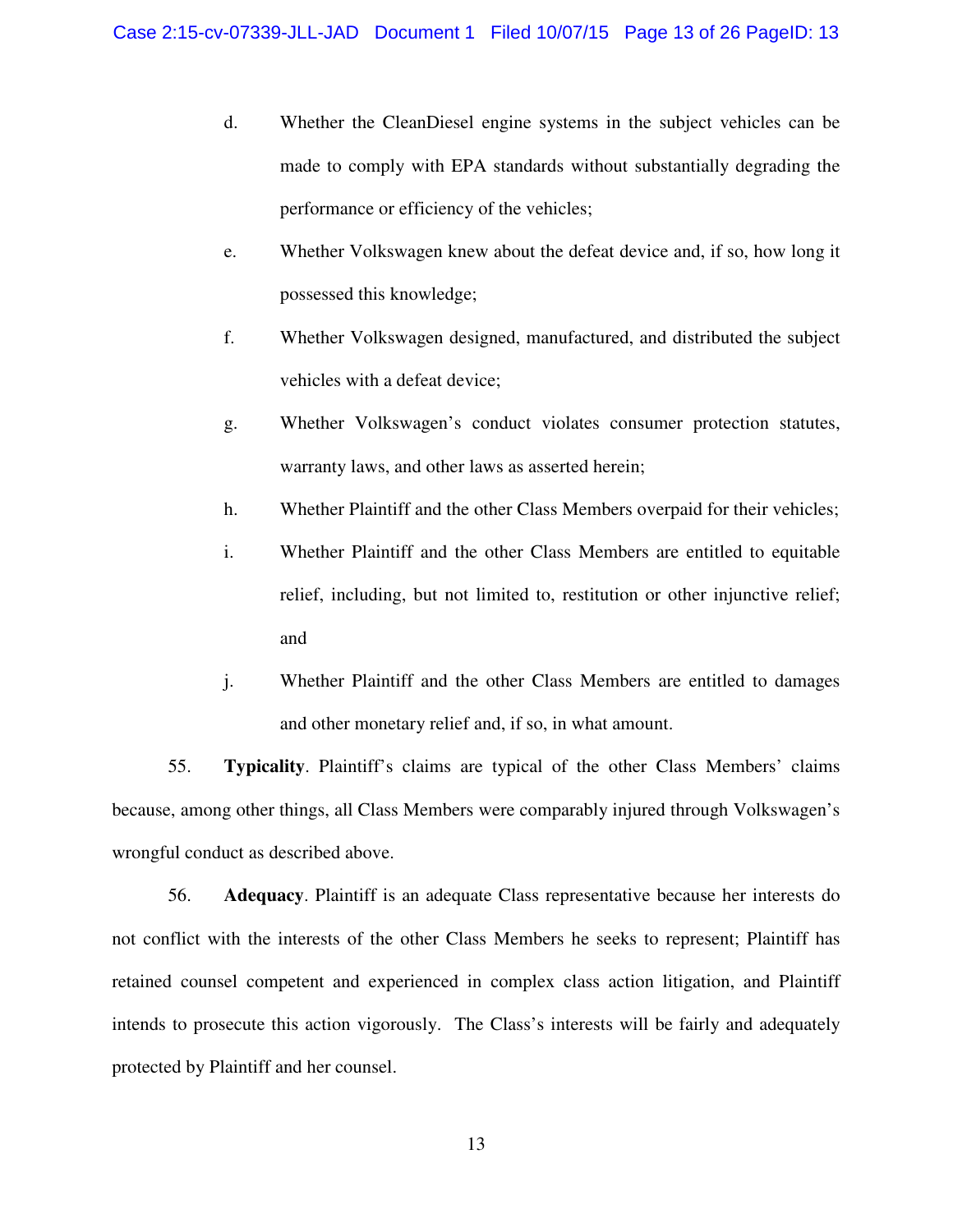57. **Declaratory and Injunctive Relief: Federal Rule of Civil Procedure 23(b)(2)**. Volkswagen has acted or refused to act on grounds generally applicable to Plaintiff and the other Class Members, thereby making appropriate final injunctive relief and declaratory relief, as described below, with respect to the Class as a whole.

58. **Superiority**. A class action is superior to any other available means for the fair and efficient adjudication of this controversy, and no unusual difficulties are likely to be encountered in the management of this class action. The damages or other financial detriment suffered by Plaintiff and the other Class Members are relatively small compared to the burden and expense that would be required to individually litigate their claims against Volkswagen, so it would be impracticable for Class Members individually to seek redress for Volkswagen's wrongful conduct.

59. Should individual Class Members be required to bring separate actions, this Court and/or courts throughout the United States would be confronted with a multiplicity of lawsuits burdening the court system while also creating the risk of inconsistent rulings and contradictory judgments. In contrast to proceeding on a case-by-case basis, in which inconsistent results will magnify the delay and expense to all parties and the court system, this class action presents far fewer management difficulties while providing unitary adjudication, economies of scale and comprehensive supervision by a single court.

### **COUNT I (Common Law Fraud )**

60. Plaintiff repeats the allegations set forth above as if fully set forth herein.

61. Plaintiff brings this claim on behalf of the Nationwide Class.

62. Volkswagen engaged in both speaking and silent fraud, and in fraudulent and deceptive conduct, throughout the Class Period. As described above, Volkswagen's conduct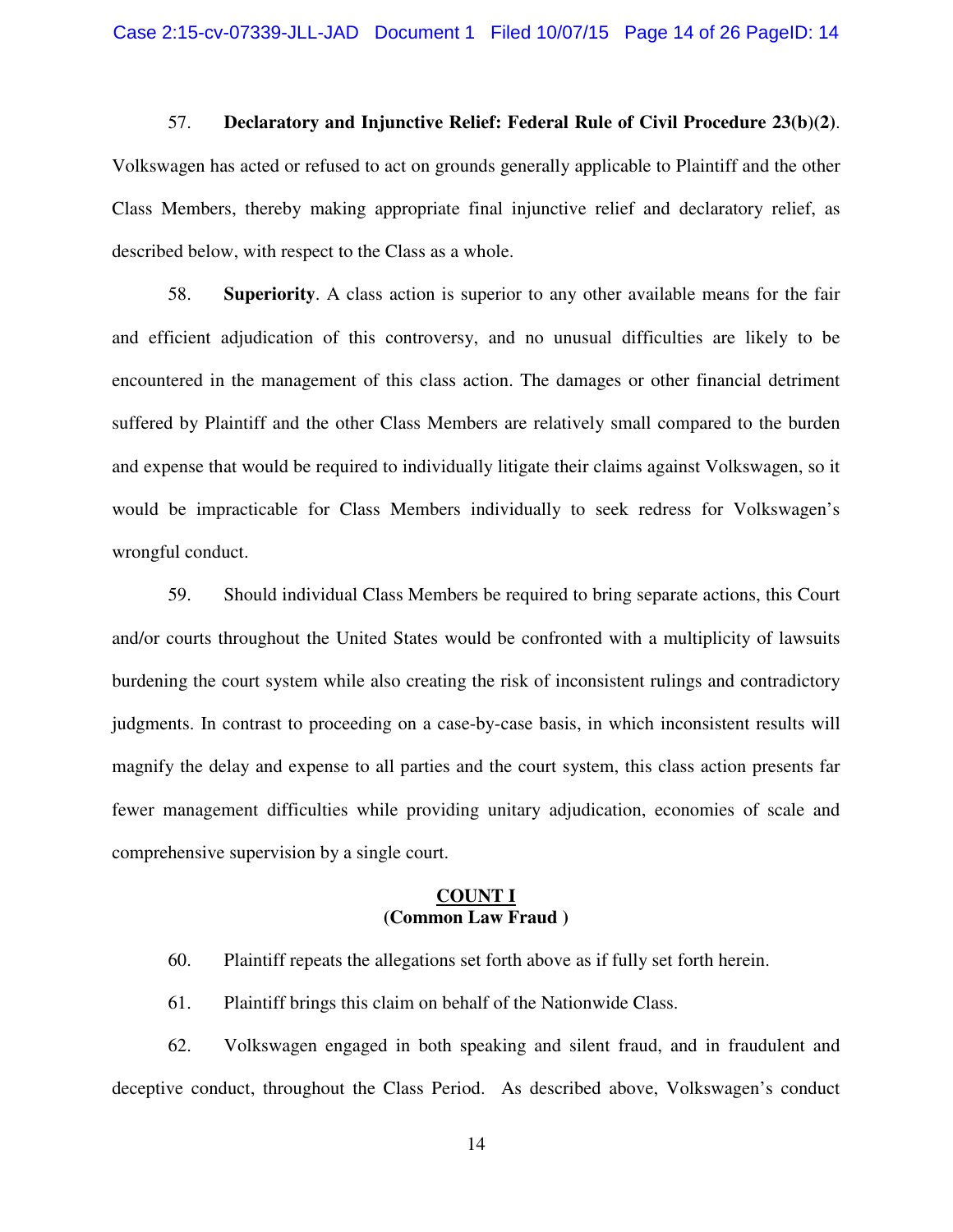#### Case 2:15-cv-07339-JLL-JAD Document 1 Filed 10/07/15 Page 15 of 26 PageID: 15

defrauded Plaintiff and Class Members, intending and leading them to believe, through affirmative misrepresentations, omissions, suppression and concealments of material fact, that the Class Vehicles, marketed by Volkswagen as "clean diesel" vehicles, possessed important characteristics that they in fact did not possess, namely the combination of low emissions, high performance, and fuel economy, and inducing their purchases.

63. Volkswagen's intentional and material misrepresentations included, among other things, its advertising, marketing materials and messages, and other standardized statements claiming the Class vehicles (a) were clean and eco-friendly and (b) combined low emissions with high performance and strong fuel economy.

64. The foregoing misrepresentations were uniform for all Class Members. The same advertisements were shown to all Class Members of the public generally and the same marketing materials were distributed to customers and potential customer, and all of the materials contained the same standardized statements relating to the Class Vehicles' environmental friendliness, performance and fuel economy.

65. These representations directly contradicted the true nature and hidden design of the Class Vehicles and their actual emissions when operating under normal circumstances. Volkswagen knew the representations were false when it made them, and intended to defraud purchasers thereby.

66. Volkswagen also had a duty to disclose, rather than conceal and suppress, the full scope and extent of the emissions deception because:

> a. Volkswagen had exclusive knowledge of the actual emissions in the Class Vehicles and concealment thereof;

b. The details regarding the actual emissions in the Class Vehicles and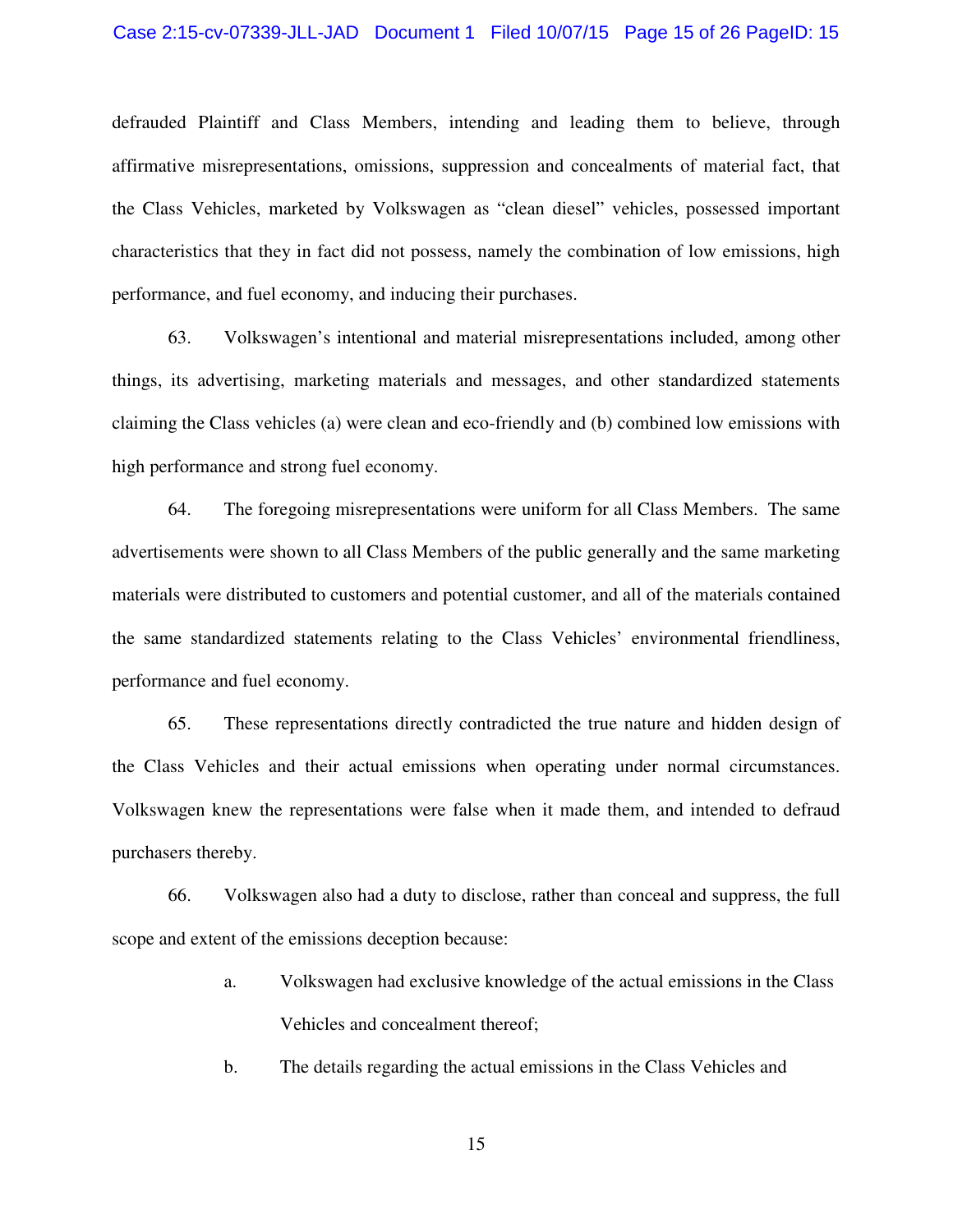concealment thereof were known and/or accessible only to Volkswagen;

- c. Volkswagen knew Plaintiff and Class Members did not know and could not reasonably discover the actual emissions in the Class Vehicles and concealment thereof; and
- d. Volkswagen made general representations about the qualities of the Class Vehicles, including statements about their performance, fuel economy, and emissions, which were misleading, deceptive and incomplete without the disclosure of the fact that Volkswagen secretly designed and installed defeat device software on the Class Vehicles that was intended to conceal the vehicles' exceedingly high and illegal emission levels from governments, consumers, and the public.

67. Volkswagen's concealment was likewise uniform to all Class Members in that Volkswagen concealed from everyone other than itself, including potential customers and regulators, the true facts relating to the emission levels of the Class Vehicles.

68. Volkswagen's misrepresentations and omissions were material in that they would affect a reasonable consumer's decision to purchase or lease a Class Vehicle. Consumers paid a premium for the clean diesel Class Vehicles precisely because they supposedly offered low emissions and fuel economy without sacrificing performance. Volkswagen's conduct, misrepresentations, omissions, concealment, and suppression, undermined the core value proposition that induced consumers to purchase or lease the Class Vehicles, and directly affect both the quality and worth of the vehicles.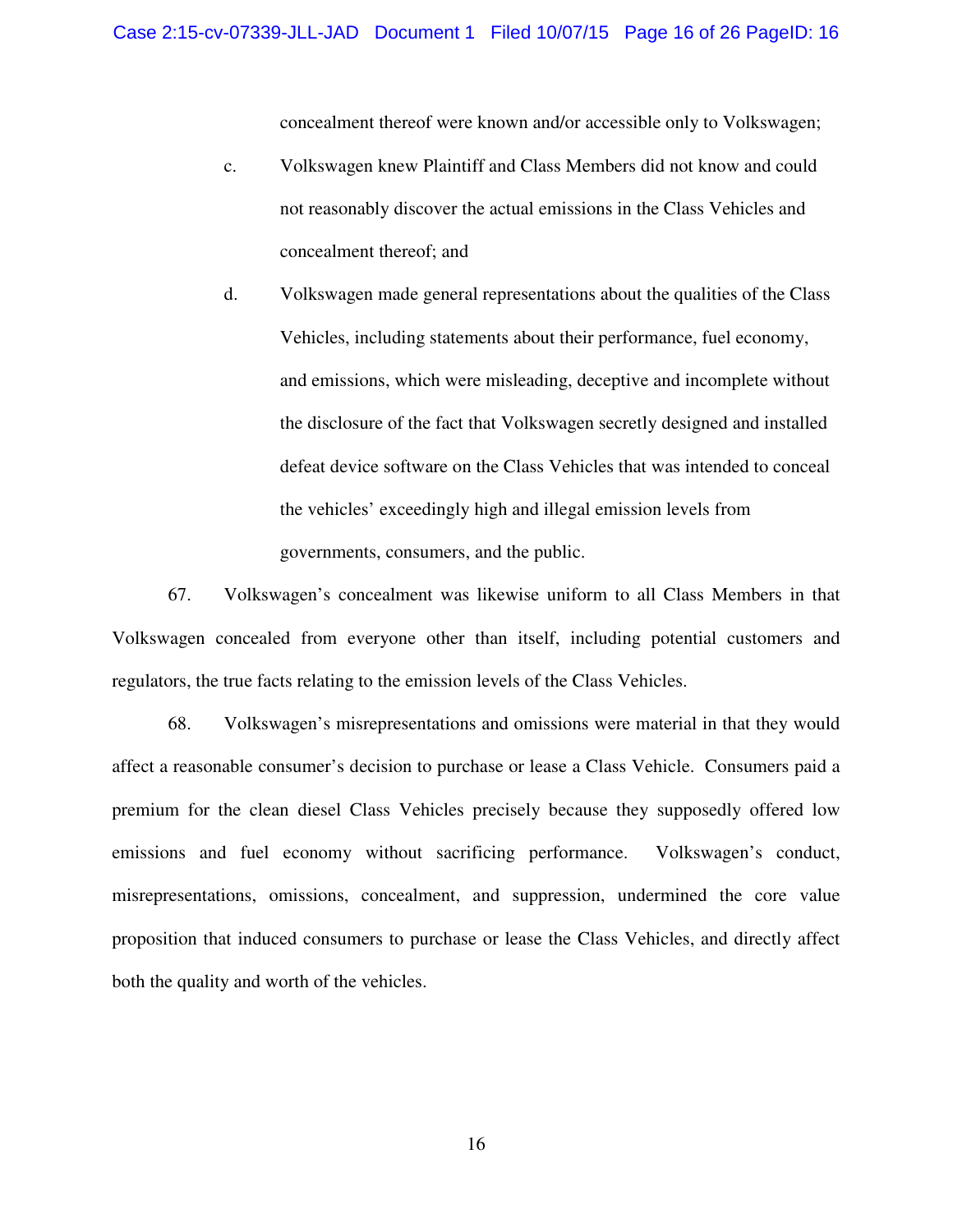#### Case 2:15-cv-07339-JLL-JAD Document 1 Filed 10/07/15 Page 17 of 26 PageID: 17

69. Volkswagen's intentionally deceptive conduct – its silent fraud and fraud by concealment – likewise induced the Class Vehicles' purchase by Plaintiff and Class Members, and the resulting harm and damage to them.

70. Plaintiff relied upon Volkswagen's misrepresentations and concealment of the true facts. Class Members are presumed to have relied upon Volkswagen's misrepresentations and concealment of the true facts because those facts are material to a reasonable consumer's purchase the Class Vehicles.

71. As a result of Volkswagen's inducements, Plaintiff and Class Members have sustained significant damage, including, but not limited to, lost vehicle value and diminished vehicle quality and utility. If Plaintiff and Class Members had known about the defeat device and the unlawful emissions at the time of acquisition, they would not have acquired the Class Vehicles. Indeed, the Class Vehicles could not have been marketed or sold to any reasonable consumer had existence of the defeat device been disclosed. Volkswagen is therefore liable to Plaintiff and Class Members in an amount to be proven at trial.

72. Volkswagen intentionally designed and engineered its "clean diesel" vehicles to deceive and cheat regulators and its customers. Volkswagen touted the performance and environmental virtues of these vehicles, while concealing and suppressing the truth about them, for the purpose of inducing Plaintiff and the Class to buy them. Volkswagen's fraud caused both the purchase and the harm. In order to undo this harm, Volkswagen must repair or remediate the vehicles so that they deliver everything it promised when it sold them, or undertake to buy them back from Class Members in terms that are just and equitable under principles of rescission, restitution, and benefit of the bargain.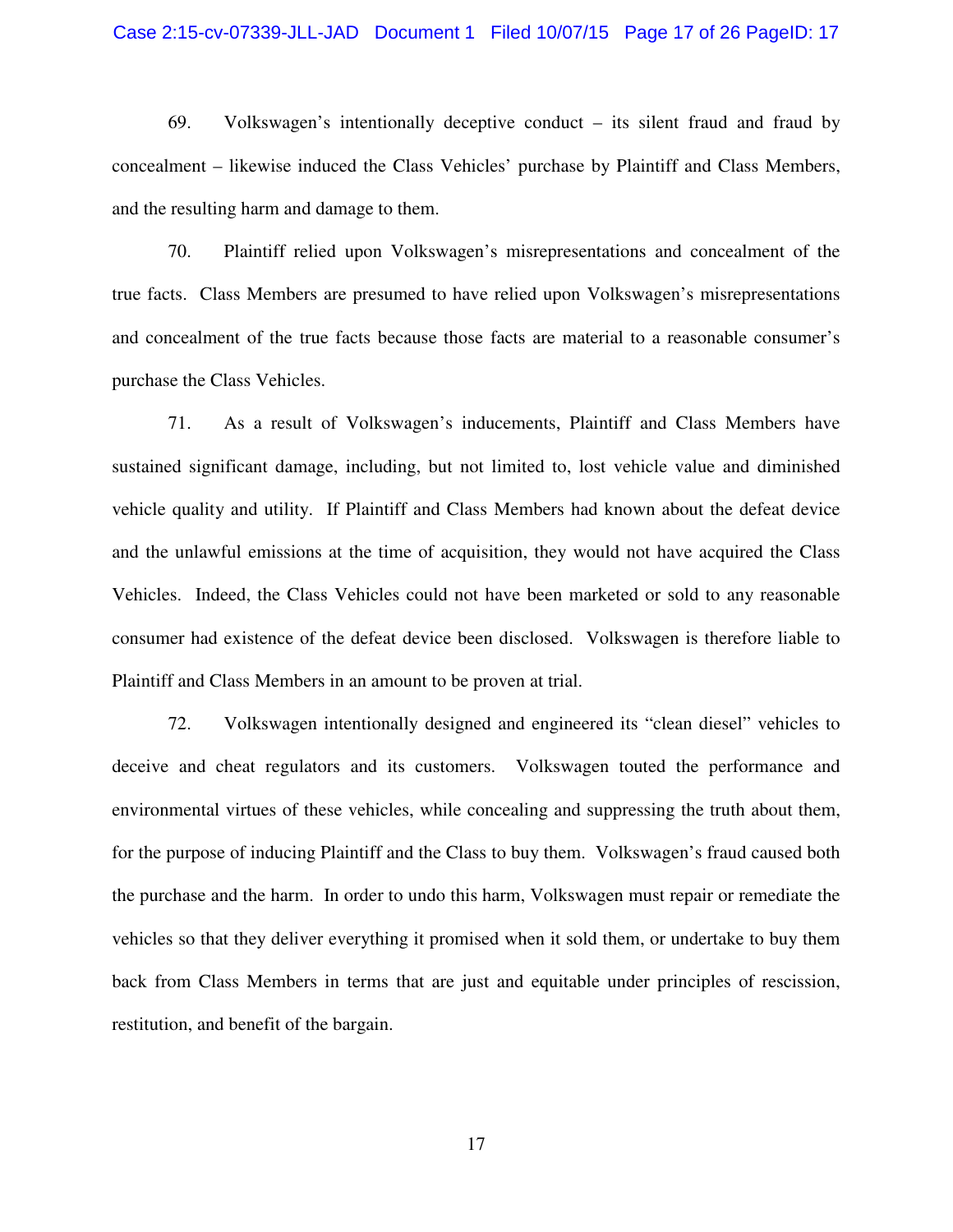73. Volkswagen's conduct was systematic, repetitious, knowing, intentional, and malicious, and demonstrated a lack of care and reckless disregard for the rights and interests of Plaintiff, the public, and the environment. Volkswagen's conduct thus warrants an assessment of punitive damages at the highest level allowed by applicable law, consistent with the actual harm it has caused, the reprehensibility of its conduct, and the need to punish and deter such conduct.

### **COUNT II (Breach of Express Warranty)**

74. Plaintiff repeats the allegations set forth above as if fully set forth herein.

75. By advertising the "green" and "clean" qualities of its diesel engines, Volkswagen expressly warranted to purchasers of the Class Vehicles that the Vehicles at least complied with all applicable laws and regulations relating to exhaust emissions. Stated differently, it would be impossible for an automobile to be "green" if it emitted more pollutants than were allowed by applicable environmental laws and regulations.

76. Such statements became the basis of the bargain for Plaintiff and other purchasers of the Class Vehicles because such statements are among the facts a reasonable consumer would consider to be material in the purchase of a vehicle.

77. In fact, in ordinary driving conditions, the Class Vehicles did not comply with applicable environmental regulations, emitting between 10 and 40 times the amount of pollutants allowed. As such, it was unlawful for Volkswagen to sell the Vehicles to the public.

78. In addition, Volkswagen stated that the vehicles achieved certain a fuel efficiency in terms of miles per gallon of fuel when tested in accordance with applicable EPA regulations. Those statements created an express warranty that, under EPA test conditions, the vehicle achieved the stated fuel efficiency for purposes of making apples-to-apples comparisons with other vehicles.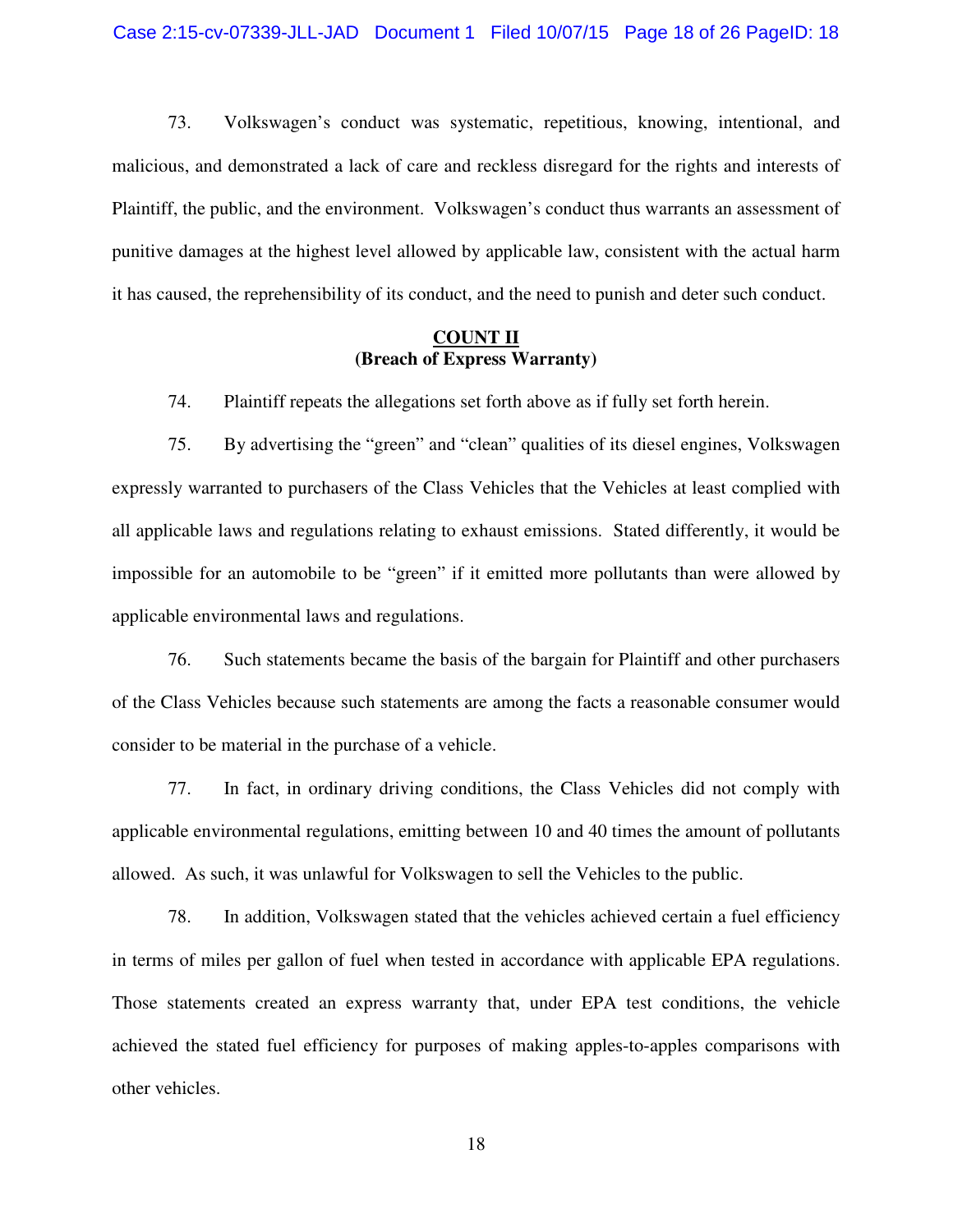#### Case 2:15-cv-07339-JLL-JAD Document 1 Filed 10/07/15 Page 19 of 26 PageID: 19

79. Testing under EPA regulations presupposes that the vehicles comply with all laws and regulations applicable to automobiles, including environmental regulations.

80. In fact, had the Class Vehicles been tested in accordance with EPA fuel efficiency standards while also complying with pollution regulations, they would have achieved significantly lower fuel efficiency than was stated on the EPA mileage sticker on the vehicle.

81. As a result of the foregoing breaches of express warranty, Plaintiff and other Class Members have been damaged in that they purchased a vehicle that was unlawful to have been sold in the first instance, and, even if lawfully sold, was less valuable than what they paid for the Class Vehicles because the Vehicles do not comply with applicable environmental regulations and cost more to operate because, if they are repaired to conform with applicable environmental regulations, they will be less efficient to operate and incur higher fuel costs.

### **COUNT III (Breach of Implied Warranty of Merchantability)**

82. Plaintiff repeats the allegations set forth above as if fully set forth herein.

83. Section 2-314 of the Uniform Commercial Code provides that, unless disclaimed, there is an implied warranty of merchantability with respect to the goods being purchased.

84. Among the warranties included within the implied warranty of merchantability is that the goods would pass without objection in the trade under the contract description, and are adequately labeled.

85. For the reasons set forth above, the Class Vehicles would not pass without objection in the trade because the retail sale by the manufacturer of a vehicle that contains a defeat device is unlawful.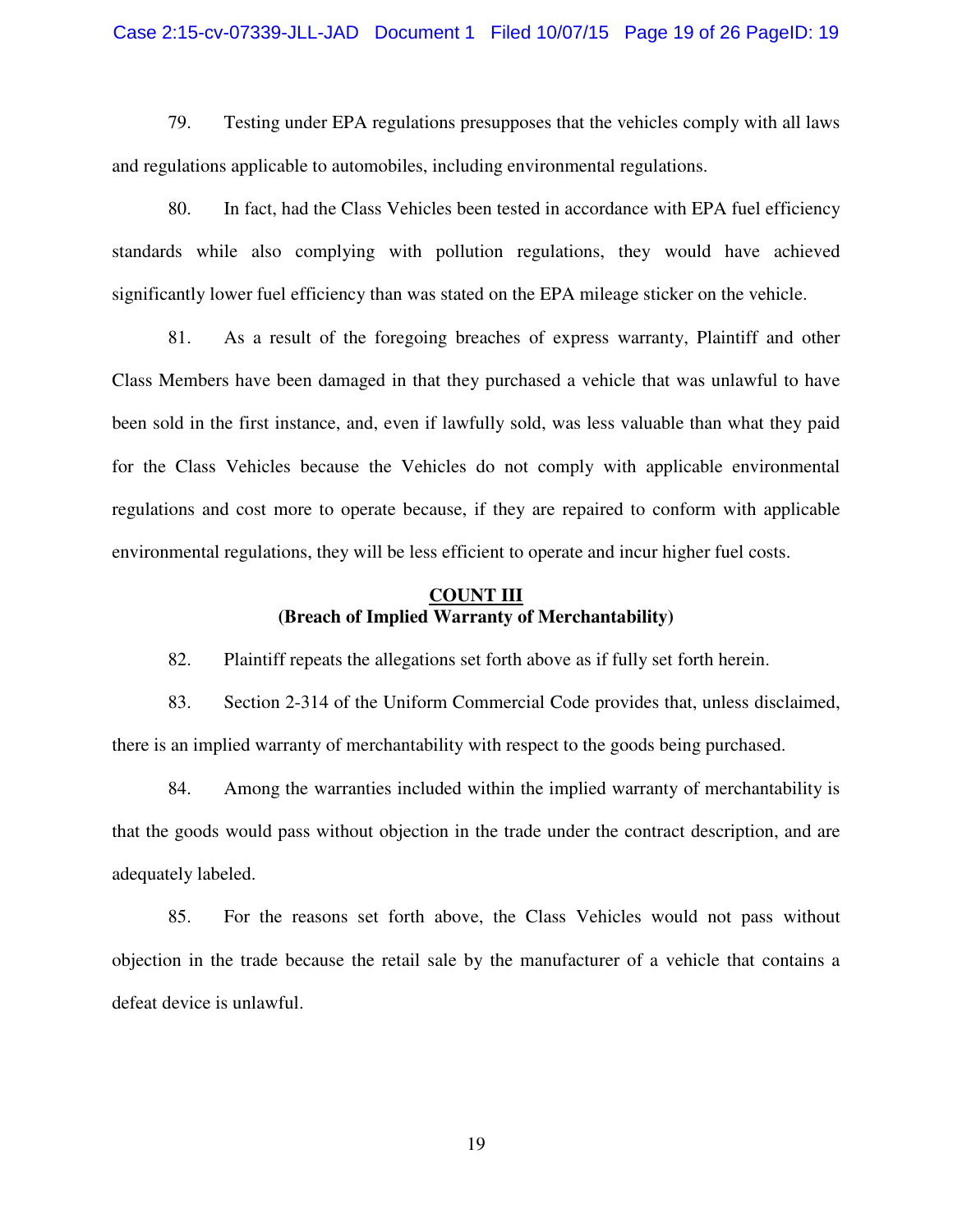#### Case 2:15-cv-07339-JLL-JAD Document 1 Filed 10/07/15 Page 20 of 26 PageID: 20

86. In addition, the Class Vehicles are not adequately labeled because they misstate that the Class Vehicles comply with EPA regulations, and the stated gas mileage for comparison purposes was not achieved by testing in accordance with EPA testing procedures.

87. As a result of the foregoing breaches of warranty, Plaintiff and other Class Members have been damaged in that they purchased a Vehicle that was unlawful to have been sold in the first instance, and, even if lawfully sold, was less valuable than what they paid for the Vehicles because the Vehicles do not comply with applicable environmental regulations and cost more to operate because, if they are repaired to conform with applicable environmental regulations, they will be less efficient to operate and incur higher fuel costs.

## **COUNT IV (Magnuson-Moss Act (15 U.S.C. §§ 2301,** *et seq.***) – Implied Warranty)**

88. Plaintiff repeats the allegations contained in the foregoing paragraphs as if fully set forth herein.

89. The Class Vehicles are "consumer products" within the meaning of the Magnuson-Moss Warranty Act, 15 U.S.C. § 2301(1).

90. Plaintiff and Class Members are "consumers" within the meaning of the Magnuson-Moss Warranty Act, 15 U.S.C. § 2301(3). They are consumers because they are persons entitled under applicable state law to enforce against the warrantor the obligations of its express and implied warranties.

91. Volkswagen is a "supplier" and "warrantor" within the meaning of the Magnuson-Moss Warranty Act, 15 U.S.C. § 2301(4)-(5).

92. 15 U.S.C. § 2310(d)(1) provides a cause of action for any consumer who is damaged by the failure of a warrantor to comply with a written or implied warranty.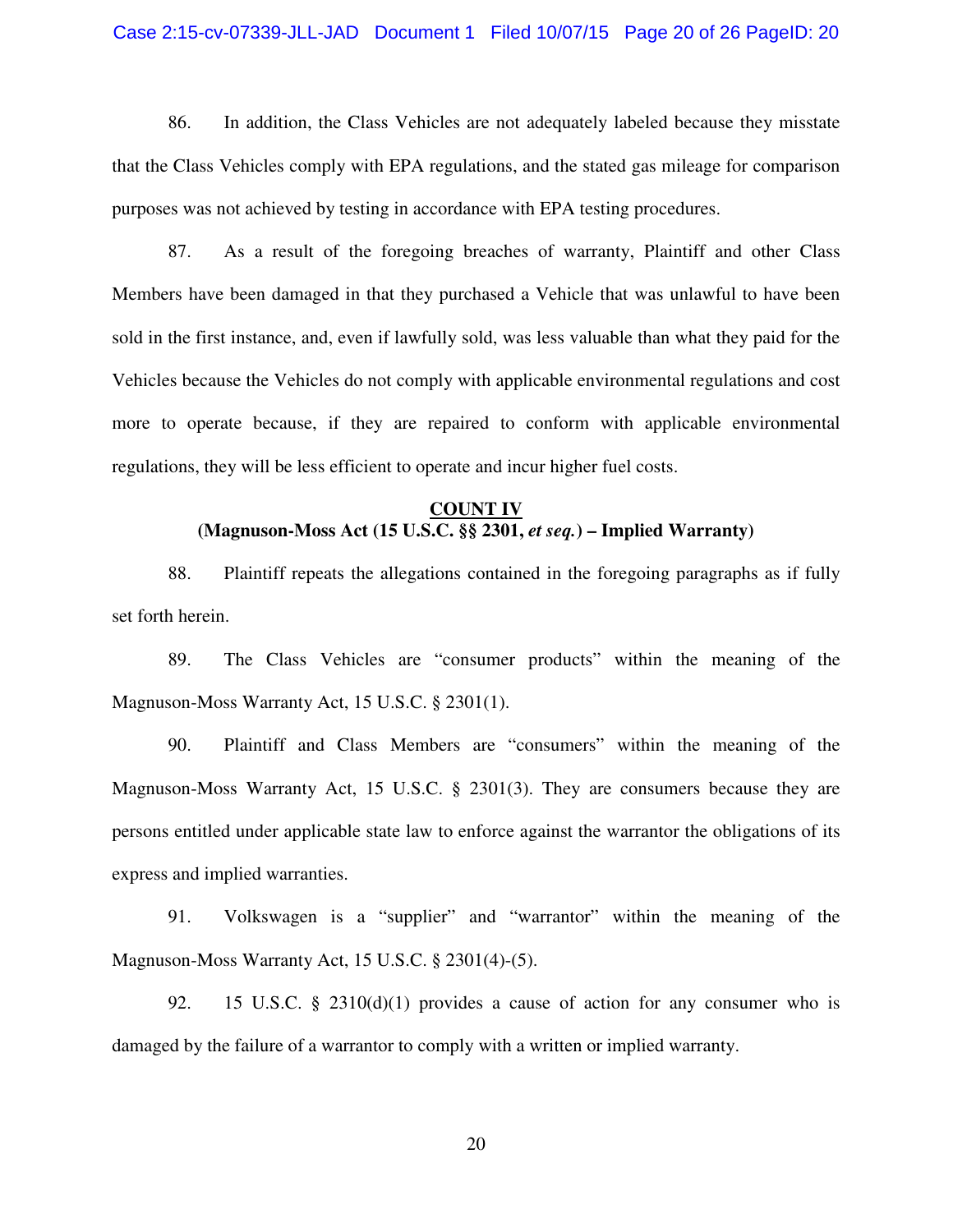#### Case 2:15-cv-07339-JLL-JAD Document 1 Filed 10/07/15 Page 21 of 26 PageID: 21

93. Volkswagen provided Plaintiff and the other Class Members with an implied warranty of merchantability in connection with the purchase or lease of their Vehicles that is an "implied warranty" within the meaning of the Magnuson-Moss Warranty Act, 15 U.S.C. § 2301(7). As a part of the implied warranty of merchantability, Volkswagen warranted that the Class Vehicles would pass without objection in the trade as designed, manufactured, and marketed, and were adequately labeled.

94. Volkswagen breached these implied warranties, as described in more detail above, and are therefore liable to Plaintiff and the Class pursuant to 15 U.S.C.  $\S$  2310(d)(1).

95. Any efforts to limit the implied warranties in a manner that would exclude coverage of the Class Vehicles is unconscionable, and any such effort to disclaim, or otherwise limit, liability for the Class Vehicles is null and void.

96. Plaintiff and the other Class Members have had sufficient direct dealings with either Volkswagen or its agents (dealerships) to establish privity of contract.

97. Nonetheless, privity is not required here because Plaintiff and other Class Members are intended third-party beneficiaries of contracts between Volkswagen and its dealers, and specifically, of the implied warranties. The dealers were not intended to be the ultimate consumers of the Class Vehicles and have no rights under the warranty agreements provided with the Class Vehicles; the warranty agreements were designed for and intended to benefit consumers.

98. Pursuant to 15 U.S.C. § 2310(e), Plaintiff is entitled to bring this class action and are not required to give the Vehicle Manufacturer Defendants notice and an opportunity to cure until such time as the Court determines the representative capacity of Plaintiff pursuant to Rule 23 of the Federal Rules of Civil Procedure.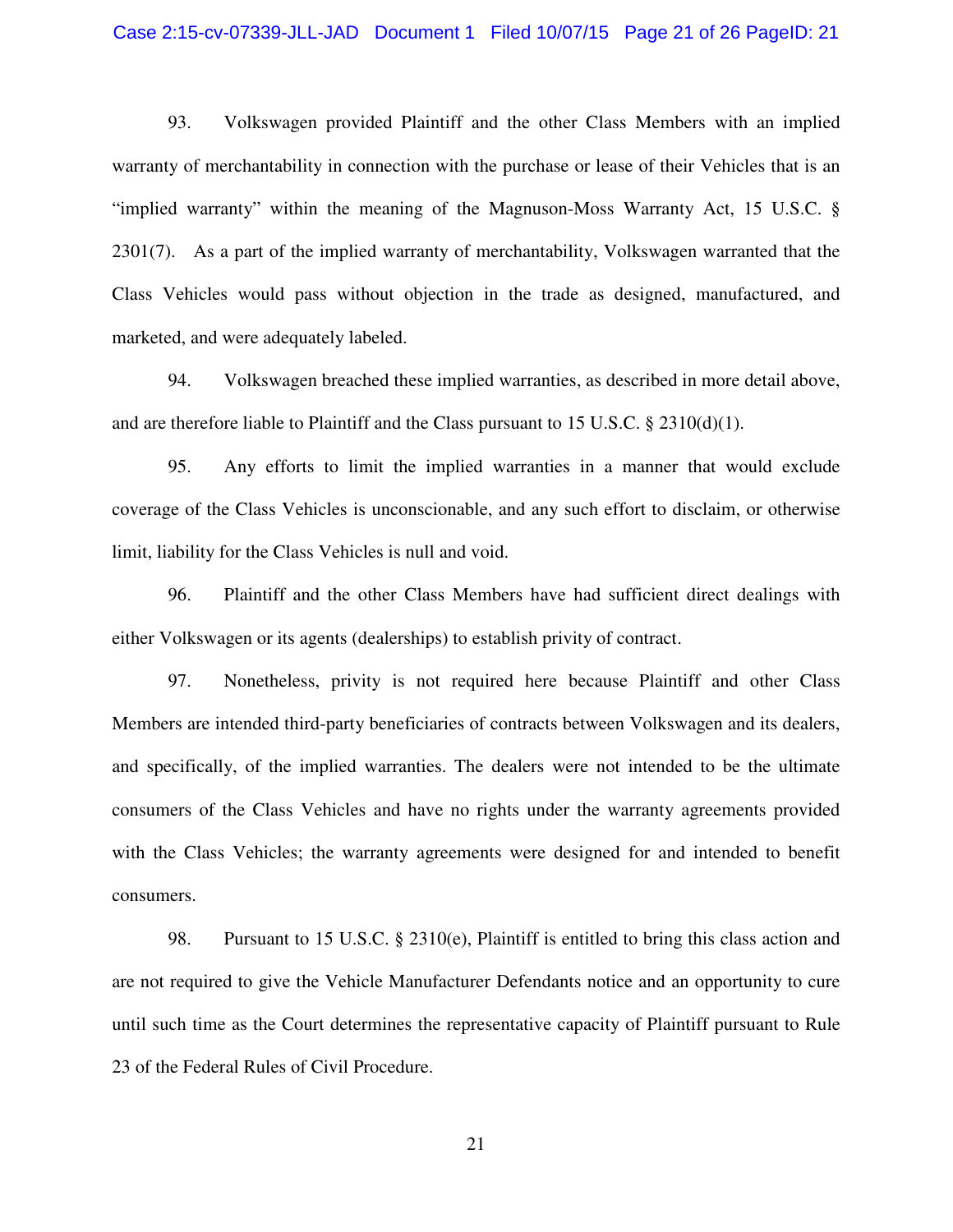#### Case 2:15-cv-07339-JLL-JAD Document 1 Filed 10/07/15 Page 22 of 26 PageID: 22

99. The amount in controversy of Plaintiff's individual claims meets or exceeds the sum of \$25.00. The amount in controversy of this action exceeds the sum of \$50,000.00, exclusive of interest and costs, computed on the basis of all claims to be determined in this lawsuit. Plaintiff, individually and on behalf of the other Class Members, seeks all damages permitted by law, including diminution in value of their Class Vehicles, in an amount to be proven at trial. In addition, pursuant to 15 U.S.C. § 2310(d)(2), Plaintiff and the other Class Members are entitled to recover a sum equal to the aggregate amount of costs and expenses (including attorneys' fees based on actual time expended) determined by the Court to have reasonably been incurred by Plaintiff and the other Class Members in connection with the commencement and prosecution of this action.

100. Further, Plaintiff and the Class are also entitled to equitable relief under 15 U.S.C.  $§$  2310(d)(1).

## **COUNT V (Unjust Enrichment)**

101. Plaintiff repeats the foregoing allegations as if fully set forth herein.

102. Volkswagen has been unjustly enriched in that it intentionally sold vehicles with defeat devices which were intended to mask the fact that the Class Vehicles did not comply with applicable automobile exhaust regulations and, in fact, emitted between 10 and 40 times the pollutant allowed by those regulations.

103. When purchasing their vehicles, Plaintiff and other Class Members reasonably believed that the Class Vehicles complied with applicable environmental regulations and, if properly tested in accordance with EPA mileage standards, would achieve for comparison purposes the mileage stated on the window sticker of the vehicles.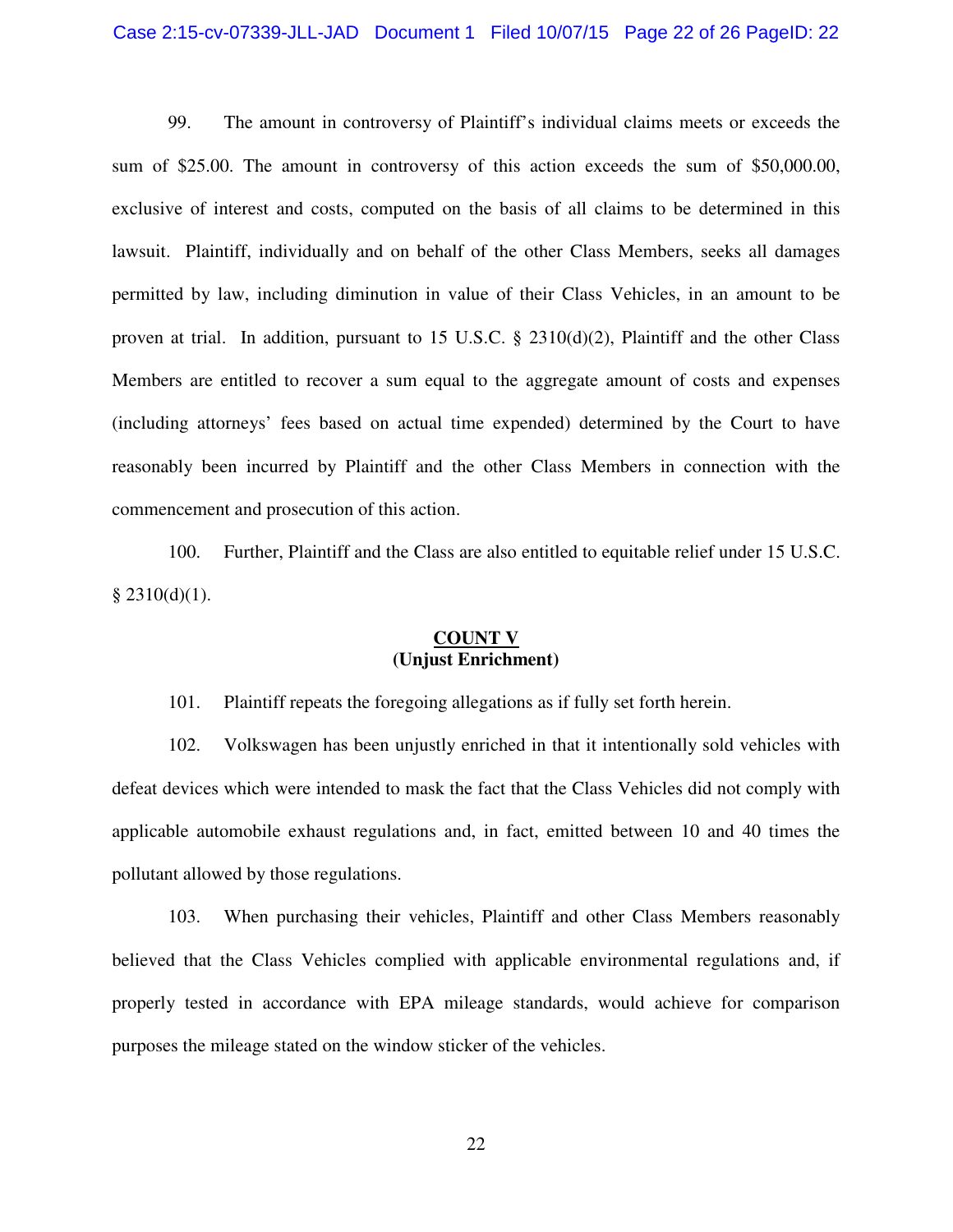#### Case 2:15-cv-07339-JLL-JAD Document 1 Filed 10/07/15 Page 23 of 26 PageID: 23

104. Plaintiff and other Class Members got less than what they paid for in that the Class Vehicles did not comply with applicable environmental regulations, nor was the EPA mileage stated on the sticker usable for comparison purposes for other vehicles.

105. The foregoing did not occur by happenstance or conditions out of Volkswagen's control. In fact, the Vehicles were deliberately designed to comply with environmental regulations only when being tested and were known and intended by Volkswagen to not comply with applicable regulations under ordinary driving conditions.

## **COUNT VI (Maryland's Consumer Protection Act Md. Code Ann. Com. Law Art. §13-301** *et seq.***)**

106. Plaintiff repeats the foregoing allegations as if fully set forth herein.

- 107. Plaintiff is a "consumer" under Md. Code Ann. § 13-101(c).
- 108. Volkswagen is a "person" under Md. Code Ann. § 13-101(h).

109. The advertisements, marketing, and other representations made by Volkswagen, including claims about the "green" or "clean" nature of the defeat device vehicles and the vehicles "CleanDiesel" engines qualify as "Advertisement[s]" under Md. Code Ann. § 13-  $101(b)$ .

110. Volkswagen's business practices, in advertising the defeat devices vehicles, in misrepresenting material facts, including the vehicle's "clean" and "green" credentials and "CleanDiesel" engine, constitute multiple, separate violations of Md. Code Ann. § (1)-(3),(5) and (9), including:

> a. Falsely representing that the defeat device vehicles met emissions standards that the vehicles did not actually possess;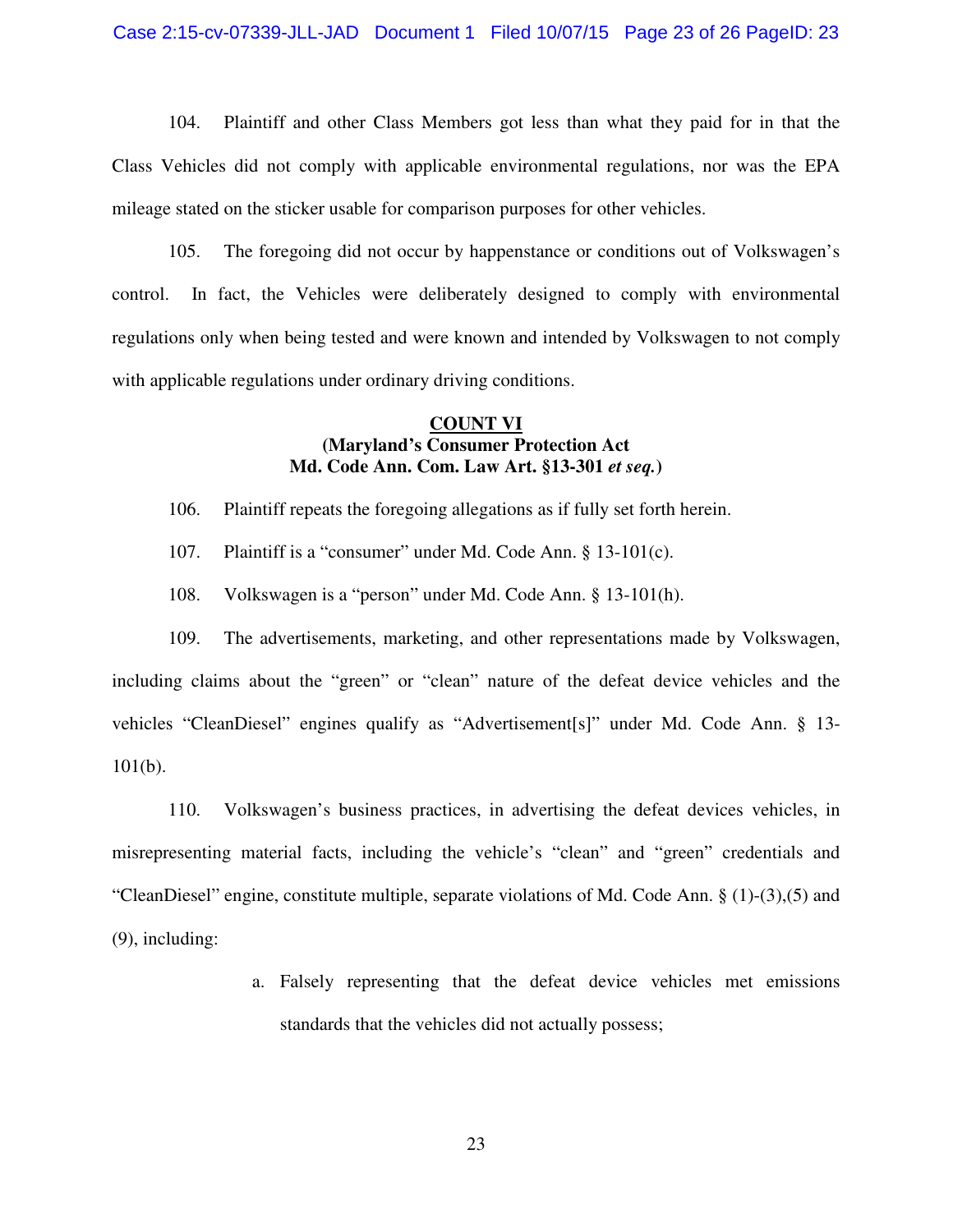- b. False representing that the defeat device vehicles are of a particular standard, quality or grade, which they do not met;
- c. Failing to state material facts of the actual specifications of the defeat device vehicles, the failure of which deceived or tends to deceive consumers, Plaintiff, and Class members;
- d. Advertising the defeat device vehicles for sale without the intent to sell them with the advertised capabilities, performance, specification, qualities and characteristics; and
- e. Misrepresenting and knowingly concealing, suppressing or omitting multiple material facts, including the existence of the defeat devices.

111. Volkswagen engaged in the above conduct in the course of its business, as set forth herein. By way of statements and advertisements Volkswagen made to Plaintiff and Class members prior to and at the time of sale regarding the capabilities, performance, specifications, qualities, and characteristics the defeat device vehicles, Volkswagen made false and misleading representations of material fact with the intent that Plaintiff and Class members would rely upon them. By not stating or advertising the defeat device vehicles' actual capabilities, performance, specifications, qualities, and characteristics, Volkswagen omitted material facts, on which it knew Plaintiff and Class members would otherwise rely.

112. Plaintiff and other Class Members suffered actual damages as a result of Volkswagen's unfair and deceptive trade practices in that they received vehicles that were less valuable than they should have been, for the reasons set forth above.

WHEREFORE, Plaintiff, individually and on behalf of other Class Members respectfully requests that the Court enter judgment in their favor and against Volkswagen, as follows: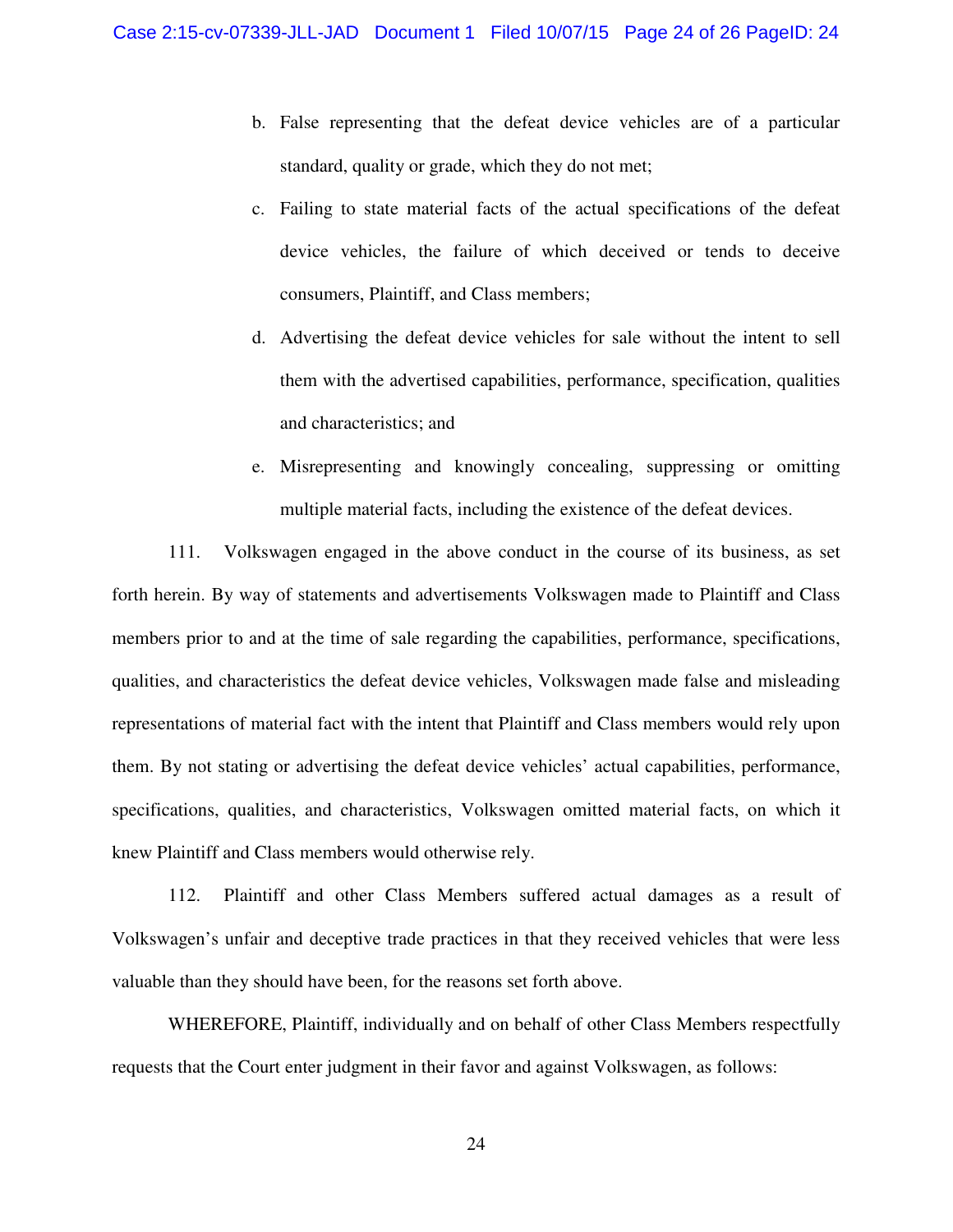## Case 2:15-cv-07339-JLL-JAD Document 1 Filed 10/07/15 Page 25 of 26 PageID: 25

A. Certification of the proposed Class, including appointment of Plaintiff's counsel as Class Counsel;

B. An order temporarily and permanently enjoining Volkswagen from continuing the unlawful, deceptive, fraudulent, and unfair business practices alleged in the Complaint.

C. Injunctive relief in the form of a buy back, recall or free replacement program;

D. Costs, restitution, actual damages, punitive damages and disgorgement in an amount to be determined at trial;

E. Revocation of acceptance;

F. Damages under the Magnuson-Moss Warranty Act;

G. For treble- or punitive damages as permitted by law;

H. An order requiring Volkswagen to pay both pre- and post-judgment interests on

any amounts awarded;

I. An award of costs and attorneys' fees; and

J. Such other or further relief as may be appropriate.

# **DEMAND FOR JURY TRIAL**

The undersigned hereby demands a trial by jury as to all issues so triable.

Dated: October 7, 2015 By: *Isl James E. Cecchi* 

James E. Cecchi Lindsey H. Taylor CARELLA, BYRNE, CECCHI, OLSTEIN, BRODY & AGNELLO, P.C. 5 Becker Farm Road Roseland, New Jersey 07068 (973) 994-1700

Gary E. Mason Esfand Y. Nafisi Benjamin Branda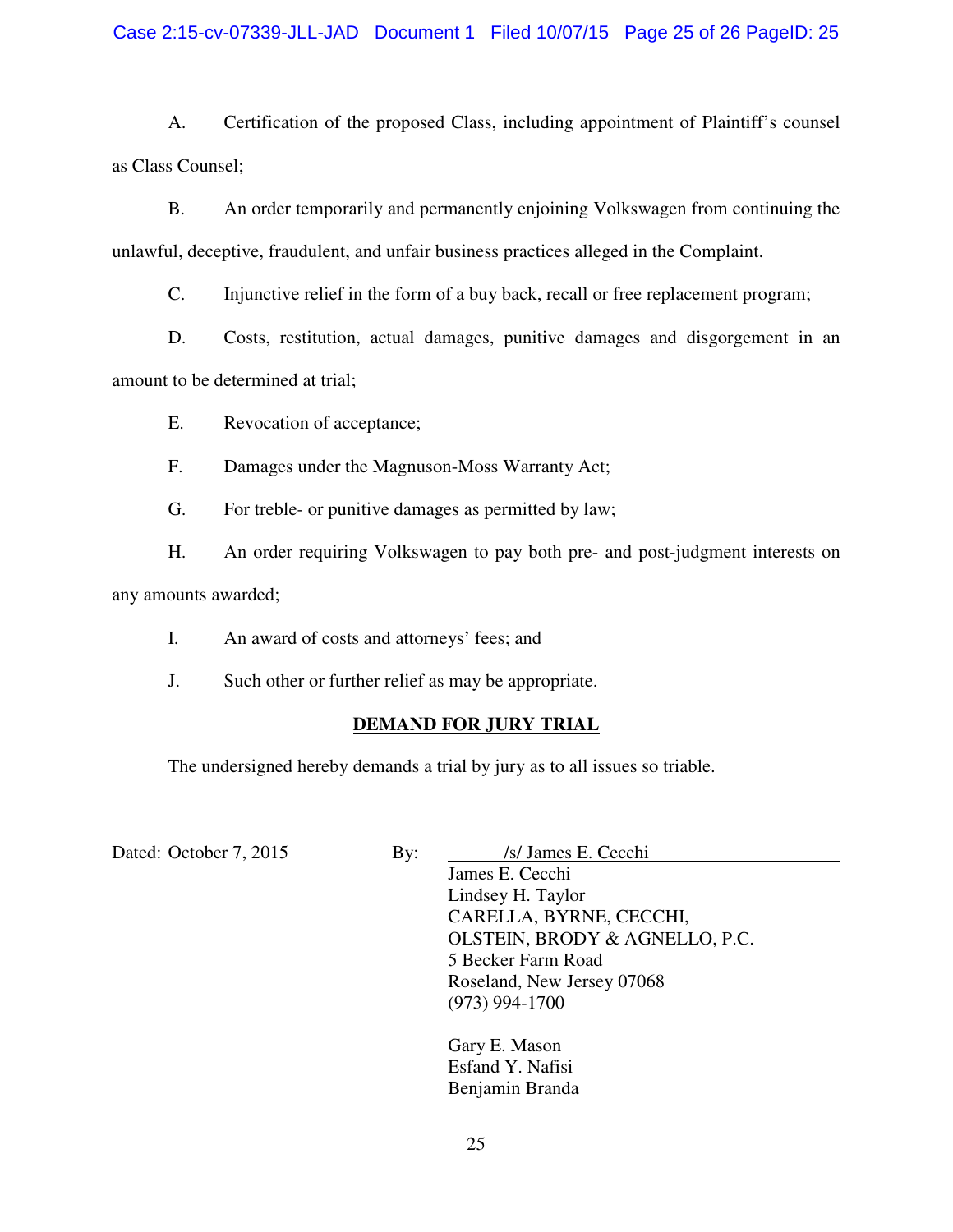(202) 429-2290

WHITFIELD BRYSON & MASON LLP 1625 Massachusetts Avenue, NW, Ste. 605 Washington, DC 20036

Gregory F. Coleman Mark E. Silvey GREG COLEMAN LAW PC First Tennessee Plaza 800 S. Gay Street, Suite 1100 Knoxville, TN 37929 (865) 247-0090

Edward A. Wallace Amy E. Keller WEXLER WALLACE LLP 55 West Monroe Street, Suite 3300 Chicago, IL 60603 (312) 346-2222

Attorneys for Plaintiff